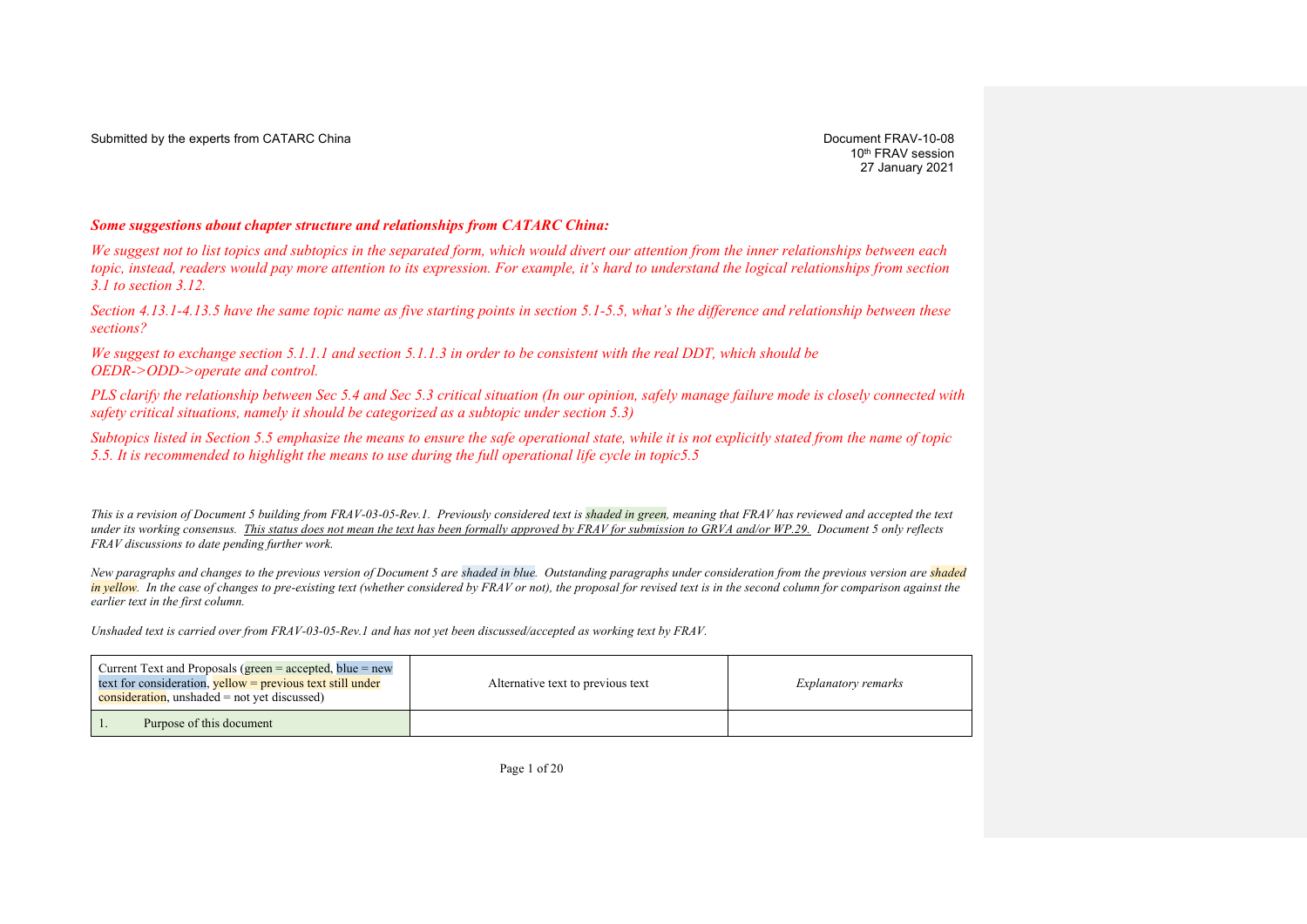## Submitted by the experts from CATARC China development of the state of the Document FRAV-10-08

10th FRAV session 27 January 2021

| 1.1. | FRAV has established this document to facilitate<br>and document its work. Known as "Document 5",<br>this text is updated periodically to reflect the<br>current working consensus of the group.                                                                                                                              | Accepted per FRAV-06-05 as reviewed<br>during the $7th FRAV$ session. |
|------|-------------------------------------------------------------------------------------------------------------------------------------------------------------------------------------------------------------------------------------------------------------------------------------------------------------------------------|-----------------------------------------------------------------------|
| 1.2. | This document provides a basis for periodically<br>reporting FRAV progress to GRVA and WP.29.<br>The document also aims to inform other WP.29<br>informal working groups, and especially the<br><b>GRVA Informal Working Group on Validation</b><br>Methods for Automated Driving (VMAD), on<br>FRAV activities and progress. |                                                                       |
| 1.3. | This document does not constitute a formal or<br>informal text for submission to GRVA or WP.29.<br>FRAV will issue such proposals in separate<br>documents as determined and approved by the<br>group.                                                                                                                        |                                                                       |

Page 2 of 20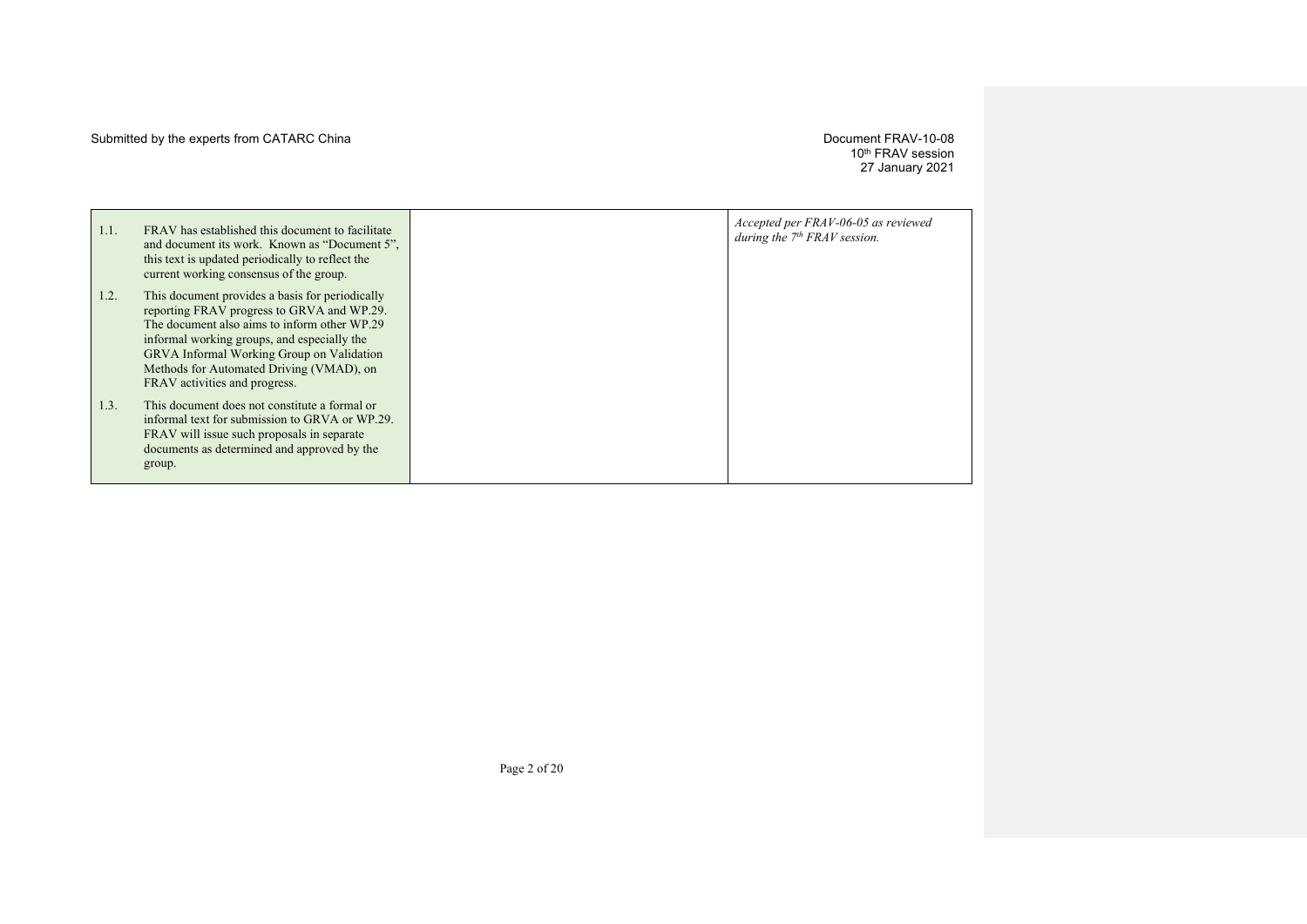10th FRAV session 27 January 2021

| 2.     | Abbreviations, Acronyms, and Definitions                                                                                                                                                                                        |        |                                                                                                       | Introduced in FRAV-03-05-Rev. 1                                                                                                    |
|--------|---------------------------------------------------------------------------------------------------------------------------------------------------------------------------------------------------------------------------------|--------|-------------------------------------------------------------------------------------------------------|------------------------------------------------------------------------------------------------------------------------------------|
| 2.1.   | The introduction of automated driving systems and<br>related technologies has resulted in a proliferation<br>of new terms and concepts. This chapter defines<br>abbreviations, acronyms, and terms as used in this<br>document. |        |                                                                                                       |                                                                                                                                    |
| 2.2.   | Acronyms and Abbreviations                                                                                                                                                                                                      |        |                                                                                                       |                                                                                                                                    |
| 2.2.1. | ADS: Automated Driving System                                                                                                                                                                                                   |        |                                                                                                       |                                                                                                                                    |
| 2.2.2. | <b>DDT: Dynamic Driving Task</b>                                                                                                                                                                                                |        |                                                                                                       | Added per FRAV-06-05 as reviewed during<br>the $7th FRAV$ session.                                                                 |
| 2.2.3. | <b>ODD:</b> Operational Design Domain                                                                                                                                                                                           |        |                                                                                                       |                                                                                                                                    |
| 2.3.   | Definitions                                                                                                                                                                                                                     |        |                                                                                                       |                                                                                                                                    |
| 2.3.1. | "Automated Driving System (ADS)" means the<br>hardware and software that are collectively<br>capable of performing the entire DDT on a<br>sustained basis.                                                                      |        |                                                                                                       | Accepted per FRAV-06-05 as reviewed<br>during the $7th FRAV$ session.                                                              |
| 2.3.2. | "(ADS) feature" means an application of ADS<br>hardware and software designed specifically for<br>use within an ODD.                                                                                                            | 2.3.2. | "(ADS) feature" means an application of an ADS<br>designed specifically for use within an ODD.        | Proposal to revise pursuant to the $7th FRAV$<br>session discussion.                                                               |
| 2.3.3. | "(ADS) function" means an application of ADS<br>hardware and software designed to perform a<br>specific portion of the DDT.                                                                                                     | 2.3.3. | "(ADS) function" means an application of an ADS<br>designed to perform a specific portion of the DDT. | Proposal to align the function definition with<br>the phrasing of the feature definition per the<br>$7th FRAV session discussion.$ |
| 2.3.4. | "ADS vehicle" means a vehicle equipped with an<br>ADS.                                                                                                                                                                          |        |                                                                                                       |                                                                                                                                    |
|        |                                                                                                                                                                                                                                 |        |                                                                                                       |                                                                                                                                    |

Page 3 of 20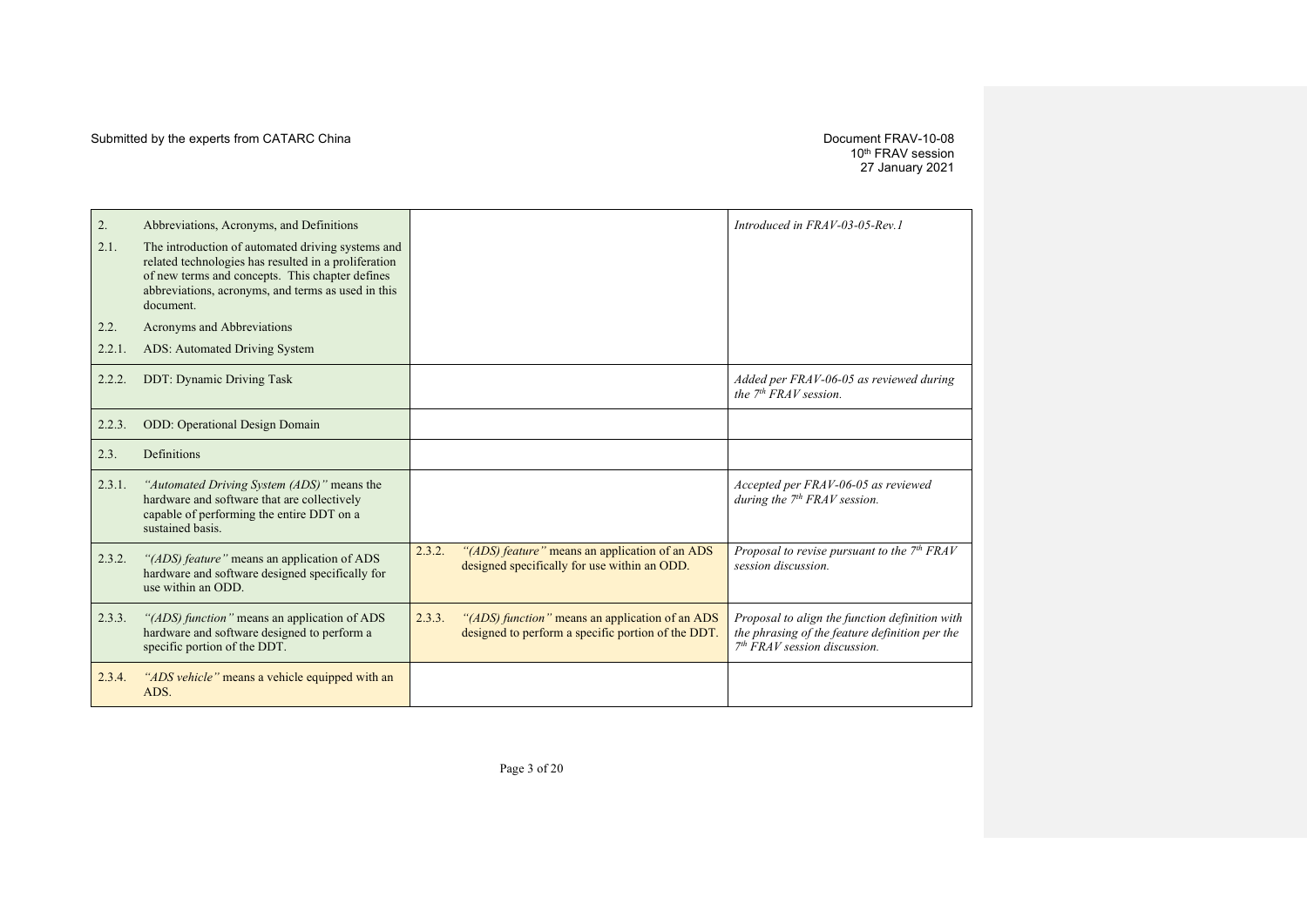#### Submitted by the experts from CATARC China  $D$  Document FRAV-10-08

## 10<sup>th</sup> FRAV session 27 January 2021

| 3.2.2.<br>"Dynamic driving task (DDT)" means all of the<br>real-time operational and tactical functions<br>required to operate a vehicle in on-road traffic,                                                                                                                                                                                                                                                                                                                                                                                                                                                                                                      | 2.3.5.<br>"Dynamic driving task (DDT)" means all of the<br>real-time operational and tactical functions<br>required to operate a vehicle in on-road traffic.                                                                                                                                                                                                                                                                                                                                                                                                                                                                                              | Proposal pursuant to the $7th FRAV$ session<br>discussion. |
|-------------------------------------------------------------------------------------------------------------------------------------------------------------------------------------------------------------------------------------------------------------------------------------------------------------------------------------------------------------------------------------------------------------------------------------------------------------------------------------------------------------------------------------------------------------------------------------------------------------------------------------------------------------------|-----------------------------------------------------------------------------------------------------------------------------------------------------------------------------------------------------------------------------------------------------------------------------------------------------------------------------------------------------------------------------------------------------------------------------------------------------------------------------------------------------------------------------------------------------------------------------------------------------------------------------------------------------------|------------------------------------------------------------|
| excluding the strategic functions such as trip<br>scheduling and selection of destinations and<br>waypoints, and including without limitation:<br>Lateral vehicle motion control via steering<br>(operational); Longitudinal vehicle motion control<br>via acceleration and deceleration (operational);<br>Monitoring the driving environment via object and<br>event detection, recognition, classification, and<br>response preparation (operational and tactical);<br>Object and event response execution (operational<br>and tactical); Maneuver planning (tactical); and<br>Enhancing conspicuity via lighting, signaling and<br>gesturing, etc. (tactical). | 2.3.5.1. Driving involves three behavioral levels: strategic<br>(trip planning), tactical (maneuvering), and<br>operational (basic skills). <sup>1</sup> The levels relate to<br>perception, information processing, and decision<br>making under uncertainty. <sup>2</sup> According to SAE<br>J3016, operational effort involves split-second<br>reactions, such as making micro-corrections while<br>driving.<br>2.3.5.2. Operational functions include, but are not limited<br>$\mathsf{to}$ :<br>Lateral vehicle motion control via steering,<br>$\bullet$<br>Longitudinal vehicle motion control via<br>$\bullet$<br>acceleration and deceleration. | Introduced new footnote 1 per SAE FRAV-<br>$09 - 06$       |
|                                                                                                                                                                                                                                                                                                                                                                                                                                                                                                                                                                                                                                                                   | 2.3.5.3. Tactical functions include, but are not limited to:<br>Maneuver planning via motion control,<br>$\bullet$<br>Enhancing conspicuity via lighting, signaling,<br>$\bullet$<br>gesturing, etc.                                                                                                                                                                                                                                                                                                                                                                                                                                                      |                                                            |

<sup>&</sup>lt;sup>1</sup> Michon, J.A., 1985. "A Critical View of Driver Behavior Models: What Do We Know, What Should We Do?" In L. Evans & R. C. Schwing (Eds.). Human behavior and traffic safety (pp. 485-520). New York: Plenum Press, 1985.

<sup>&</sup>lt;sup>2</sup> Michon, J.A., 1979 (update 2008). "Dealing with Danger", Summary Report of the Workshop on Physiological and Psychological Factors in Performance under Hazardous Conditions with Special Reference to Road Traffic Accidents, Gieten, Netherlands, May 23-25, 1978.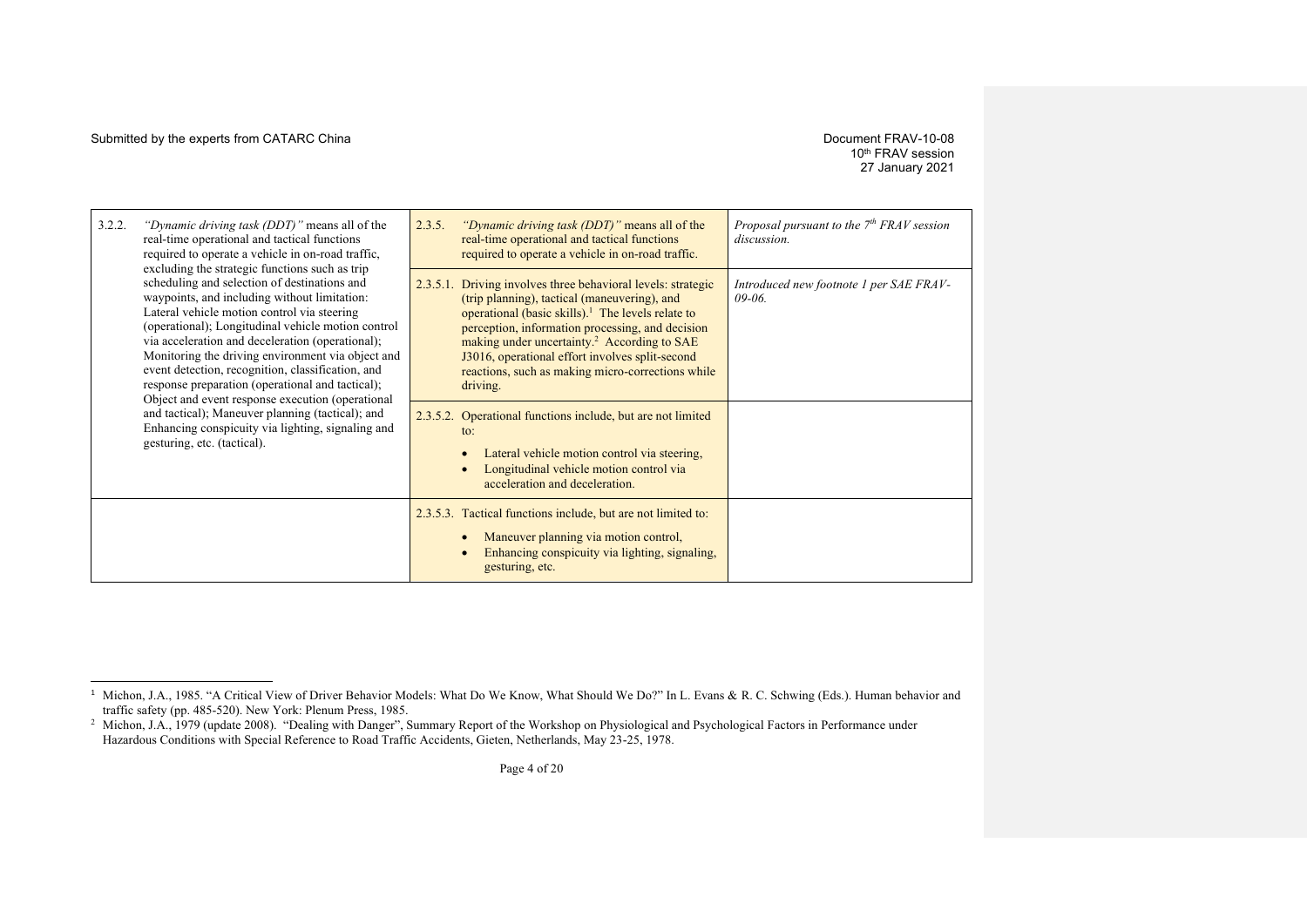# 10th FRAV session 27 January 2021

|        | 2.3.5.4. Operational and tactical functions include, but are<br>not limited to:<br>Monitoring the <b>vehicle</b> environment via object<br>and event detection, recognition,<br>classification, and response preparation,<br>Object and event response execution |        | 2.3.5.4. Operational and tactical functions include, but are<br>not limited to:<br>Monitoring the driving environment via<br>object and event detection, recognition,<br>classification, and response preparation,<br>Object and event response execution                                                                                             | First bullet: replaces "vehicle" with<br>"driving" per SAE FRAV-09-06 |
|--------|------------------------------------------------------------------------------------------------------------------------------------------------------------------------------------------------------------------------------------------------------------------|--------|-------------------------------------------------------------------------------------------------------------------------------------------------------------------------------------------------------------------------------------------------------------------------------------------------------------------------------------------------------|-----------------------------------------------------------------------|
|        |                                                                                                                                                                                                                                                                  |        | 5.3.5.5 The DDT excludes strategic functions.                                                                                                                                                                                                                                                                                                         |                                                                       |
| 2.3.6. | "Minimal risk condition" means a condition to<br>which a user or an automated driving system may<br>bring a vehicle in order to reduce the risk of a<br>crash when a given trip cannot or should not be<br>completed.                                            | 2.3.6. | "Minimal risk condition" means a condition to<br>which a user or an automated driving system may<br>bring a vehicle in order to reduce the risk of a<br>crash when a given trip cannot or should not be<br>completed due to a DDT performance-relevant<br>system failure in the ADS and/or other vehicle<br>system failure or upon exit from the ODD. | Updated per SAE FRAV-09-06.                                           |
| 2.3.7. | "Minimal risk maneuver" means a procedure<br>automatically performed by the automated driving<br>system to place the vehicle in a minimal risk<br>condition in a manner that minimizes risks in<br>traffic.                                                      | 2.3.7. | "Minimal risk maneuver" means a procedure<br>automatically performed by the automated driving<br>system to place the vehicle in a minimal risk<br>condition in a manner that avoids unreasonable<br>risks in traffic.                                                                                                                                 | Updated per SAE FRAV-09-06.                                           |
| 2.3.8. | "Operational Design Domain (ODD)" means the<br>operating conditions under which an ADS feature<br>is specifically designed to function.                                                                                                                          |        |                                                                                                                                                                                                                                                                                                                                                       | Introduced in FRAV-03-05-Rev.1                                        |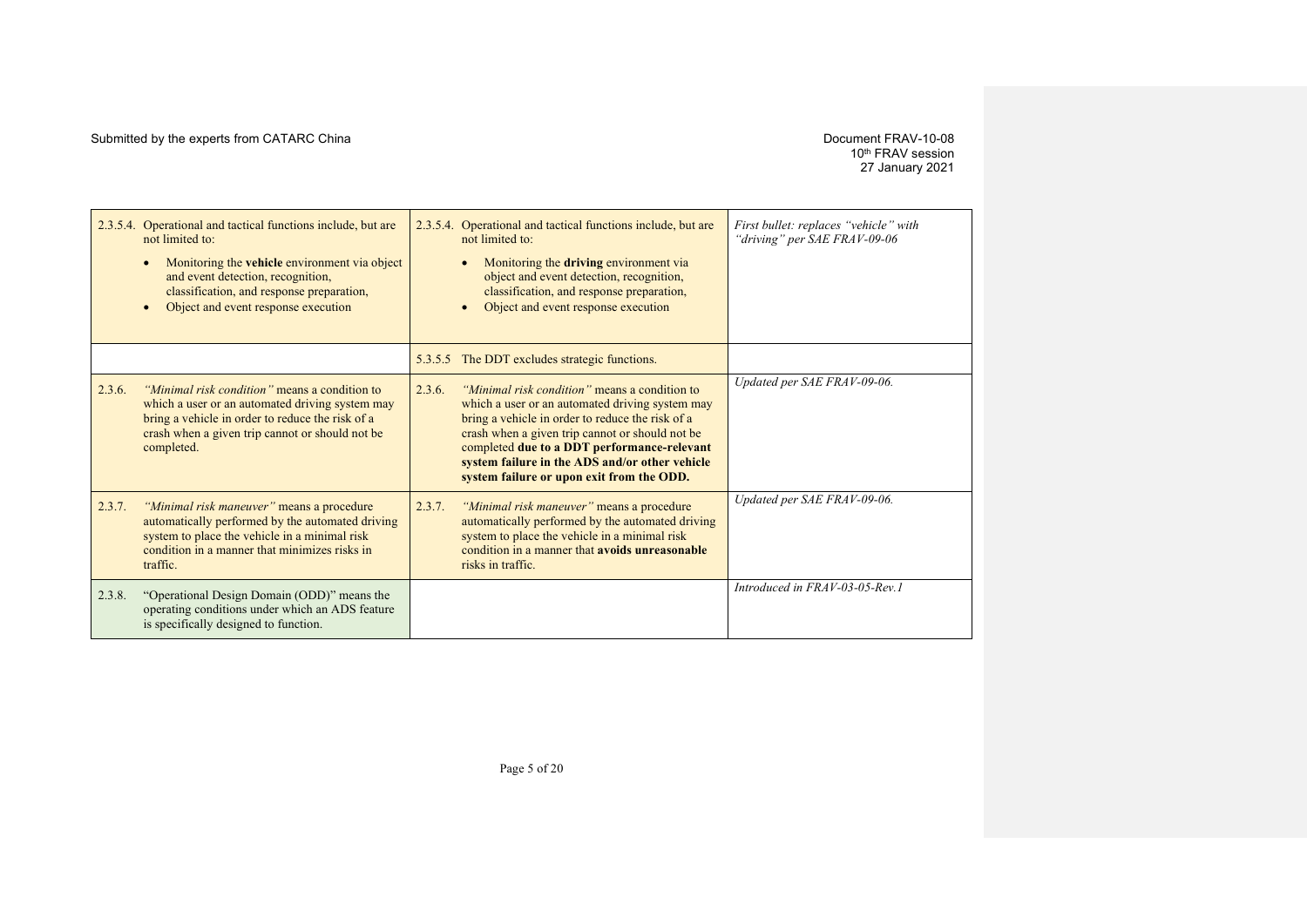10th FRAV session 27 January 2021

| 2.3.9. | "User" means a human being responsible for the<br>ADS vehicle who is qualified, fit, and capable of<br>performing the DDT.                                                                                                                                                                                                       | 2.3.9.   | "User" means a human being who plays any of<br>the following roles with respect to an ADS<br>vehicle:<br>in-vehicle (conventional) driver,<br>remote driver, passenger, or<br>DDT fallback-ready user.                                        | Revised definition per SAE FRAV-09-06.                                                                                                         |
|--------|----------------------------------------------------------------------------------------------------------------------------------------------------------------------------------------------------------------------------------------------------------------------------------------------------------------------------------|----------|-----------------------------------------------------------------------------------------------------------------------------------------------------------------------------------------------------------------------------------------------|------------------------------------------------------------------------------------------------------------------------------------------------|
| 3.29.3 | [DDT] FALLBACK-READY USER The user of a<br>vehicle equipped with an engaged level 3 ADS<br>feature who is able to operate the vehicle and is<br>receptive to ADS-issued requests to intervene and<br>to evident DDT performance-relevant system<br>failures in the vehicle compelling him or her to<br>perform the DDT fallback. | 2.3.9.1  | "Fallback-ready user" means a user determined<br>by the ADS to be receptive to a transition of<br>control.                                                                                                                                    |                                                                                                                                                |
|        | 2.3.9.2. "User-in-charge" means a user in or with a line of<br>sight to the vehicle.                                                                                                                                                                                                                                             | 2.3.9.2  | "User in charge" means a user in or with a line of<br>sight to the vehicle.                                                                                                                                                                   | Proposal to delete per SAE FRAV-09-06<br>(based on use of "remote driver" definition<br>in 2.3.9.3. covering any user outside the<br>vehicle). |
|        | 2.3.9.3. "Remote operator" means a user other than a user-<br>in-charge.                                                                                                                                                                                                                                                         | 2.3.9.3. | <i>"Remote driver"</i> means a driver who is not seated<br>in a position to manually exercise in-vehicle<br>braking, accelerating, steering, and transmission<br>gear selection input devices (if any) but is able to<br>operate the vehicle. | Revision proposed in SAE FRAV-09-06.                                                                                                           |
|        | 2.3.9.4. "In-vehicle (or conventional) driver" means a<br>driver who manually exercises in-vehicle braking,<br>accelerating, steering, and transmission gear<br>selection input devices in order to operate a<br>vehicle.                                                                                                        |          |                                                                                                                                                                                                                                               | New term proposed in SAE FRAV-09-06.                                                                                                           |
|        | 2.3.9.5. "Passenger" means a user in a vehicle who has no<br>role in the operation of that vehicle.                                                                                                                                                                                                                              |          |                                                                                                                                                                                                                                               | New term proposed in SAE FRAV-09-06.                                                                                                           |

Page 6 of 20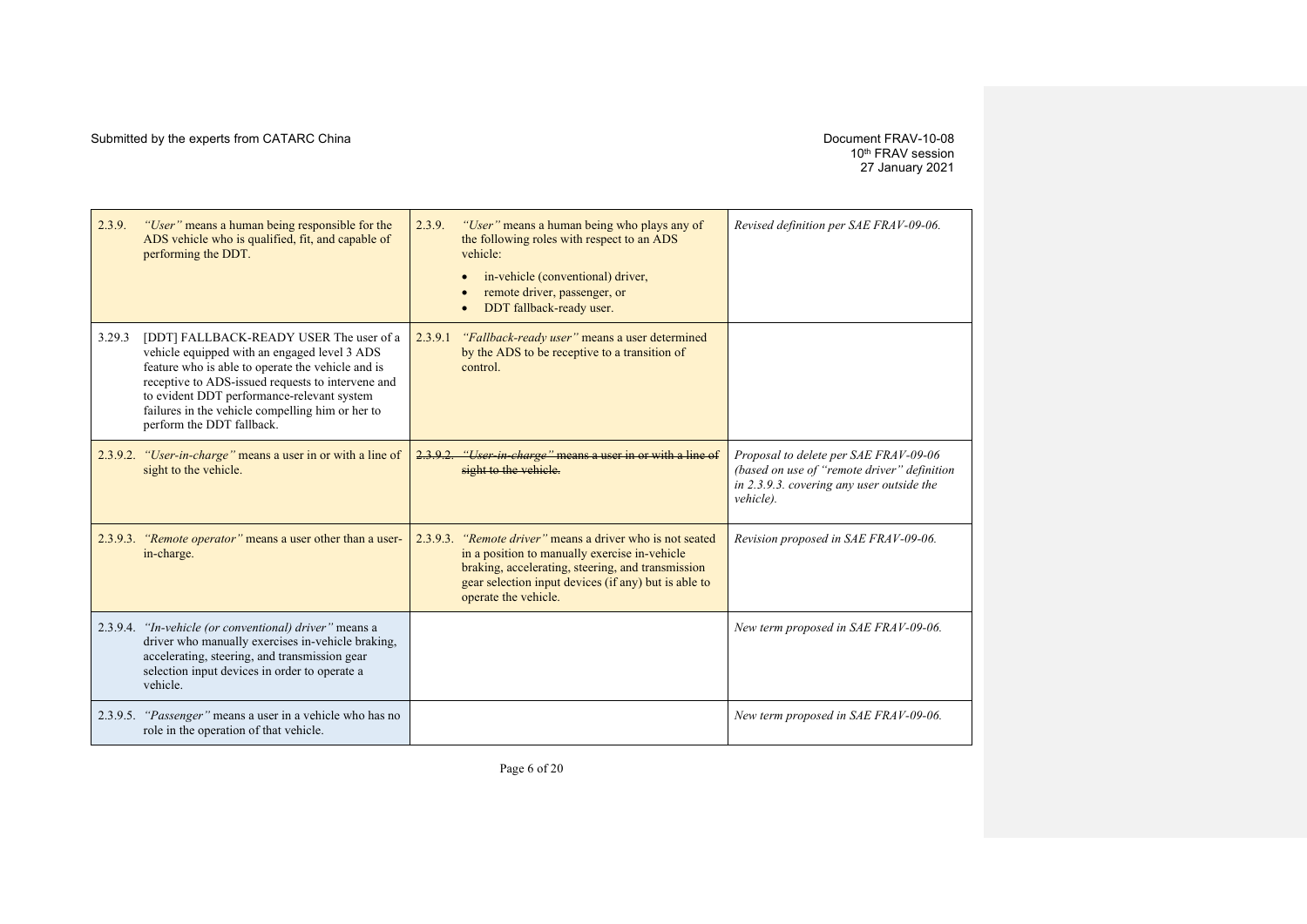# 10th FRAV session 27 January 2021

|         |                                                                                                                                                                                                                                                                                                                                                      |         | 2.3.10. "Safe fallback response" means a successful<br>transition of control to an ADS user or automatic<br>execution of an ADS maneuver that places the<br>ADS vehicle in a Minimal Risk Condition. |                              |
|---------|------------------------------------------------------------------------------------------------------------------------------------------------------------------------------------------------------------------------------------------------------------------------------------------------------------------------------------------------------|---------|------------------------------------------------------------------------------------------------------------------------------------------------------------------------------------------------------|------------------------------|
| 2.3.10. | <i>"Transition of control"</i> means a transfer of full<br>control over the DDT from the ADS to a user.                                                                                                                                                                                                                                              | 2.3.11. | <i>"Transfer of control"</i> means a transfer of full<br>control over responsibility for performance of<br>the DDT from the ADS to a user.                                                           | Revision per SAE FRAV-09-06. |
| 2.3.12. | <i>"Request to intervene"</i> means a notification by an<br>ADS to a fallback-ready user indicating that the<br>user should promptly perform the DDT fallback,<br>which may entail resuming manual operation of<br>the vehicle ( <i>i.e.</i> , becoming a driver again), or<br>achieving a minimal risk condition if the vehicle is<br>not drivable. |         |                                                                                                                                                                                                      | Based on SAE FRAV-09-06.     |

| 3.2.5. | "New Assessment/Test Method (NATM)" means<br>the tools and methodologies for the assessment of<br>automated vehicle safety performance under<br>development by the GRVA Informal Working<br>Group on Validation Methods for Automated<br>Driving (VMAD). | Not addressed in this document. |
|--------|----------------------------------------------------------------------------------------------------------------------------------------------------------------------------------------------------------------------------------------------------------|---------------------------------|
| 3.2.6. | <i>"Operating environment"</i> means the reasonably<br>foreseeable conditions which a vehicle can be<br>expected to encounter when in automated mode.                                                                                                    | Not addressed in this document. |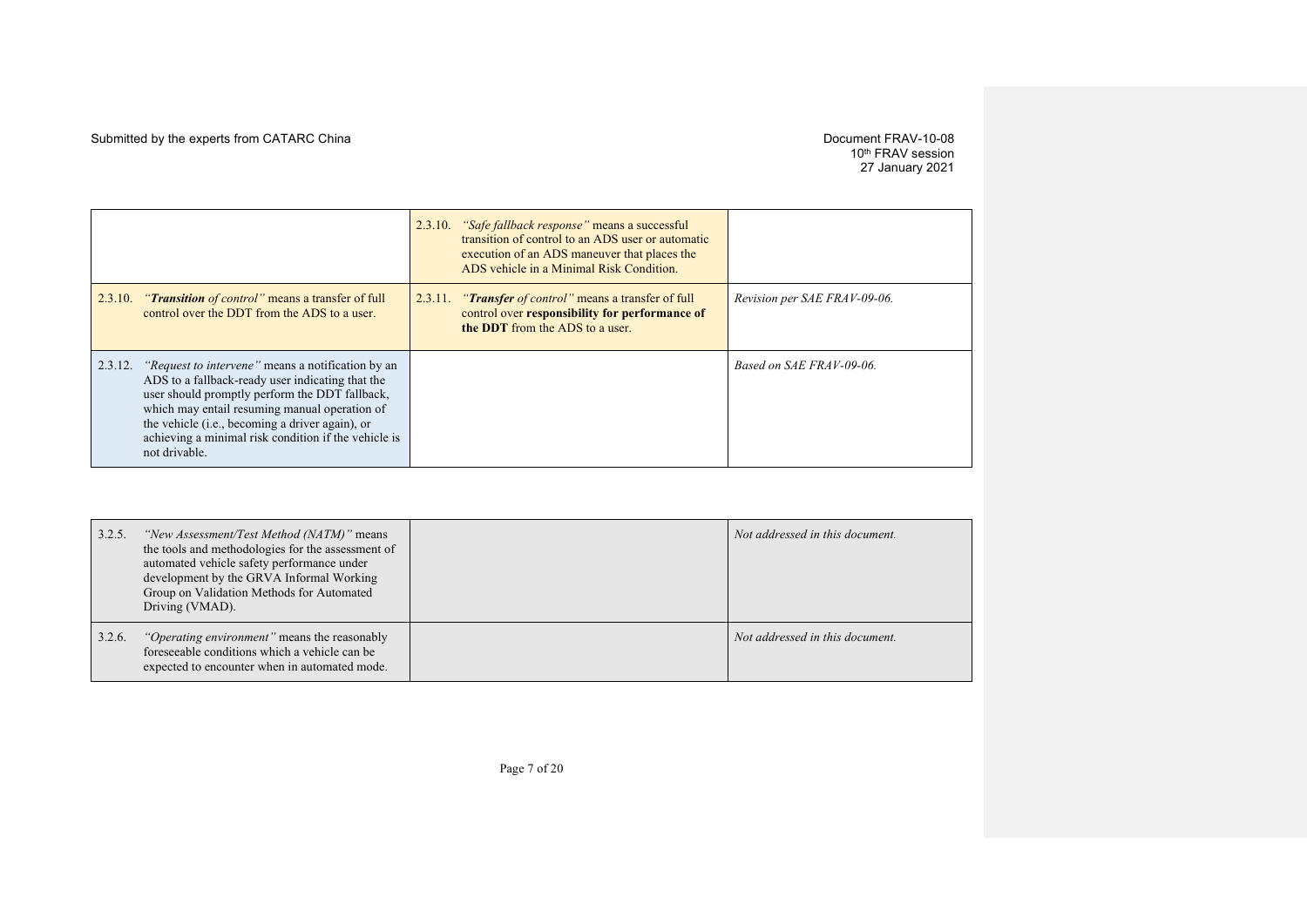10th FRAV session 27 January 2021

| 3.   | <b>ADS Safety Requirements</b>                                                                                                                                                                                                                                      |      |                                                                                                                                                                                                                | Accepted per FRAV-06-05 as reviewed<br>during the $7th FRAVsession$ . Section number<br>changed pursuant to separate of FRAV-06-<br>05 into "Document 4" and "Document 5".                                                                                                                             |
|------|---------------------------------------------------------------------------------------------------------------------------------------------------------------------------------------------------------------------------------------------------------------------|------|----------------------------------------------------------------------------------------------------------------------------------------------------------------------------------------------------------------|--------------------------------------------------------------------------------------------------------------------------------------------------------------------------------------------------------------------------------------------------------------------------------------------------------|
| 3.1. | Driving a motor vehicle in traffic is a complex task<br>requiring continuous awareness of roadway<br>conditions, control of the vehicle motion,<br>interactions with other road users, and adaptation<br>of the vehicle motion to changes in roadway<br>conditions. |      |                                                                                                                                                                                                                | Accepted per FRAV-06-05 as reviewed<br>during the $7th FRAV$ session.                                                                                                                                                                                                                                  |
| 3.2. | The automation of driving obligates<br>manufacturers, safety authorities, and other<br>stakeholders in road transportation to ensure that<br>Automated Driving Systems perform safely in<br>traffic.                                                                | 3.2. | ADS performance should be consistent with safe<br>human driving behaviors while avoiding human<br>recognition, decision, and performance errors and<br>the introduction of unreasonable ADS-specific<br>risks. | Proposal pursuant to the $8^{th}$ FRAV session<br>discussion. The proposal is to describe the<br>overall level of safety agreed by FRAV in this<br>paragraph. The word "safe" has been<br>added based on input from the UK and USA.<br>OICA suggested adding "unreasonable" to<br>qualify "new risks". |
|      |                                                                                                                                                                                                                                                                     |      |                                                                                                                                                                                                                |                                                                                                                                                                                                                                                                                                        |
| 3.3. | The assurance of ADS safety involves attention to<br>specific performance and behavioral competencies<br>required to operate a vehicle in traffic and the<br>application of methods and practices to verify that<br>ADS perform as intended.                        |      |                                                                                                                                                                                                                | Accepted per FRAV-06-05 as reviewed<br>during the $7th FRAV$ session.                                                                                                                                                                                                                                  |
| 3.4. | This document addresses minimum requirements<br>necessary to ensure that an ADS is safe for use on<br>public roads.                                                                                                                                                 |      |                                                                                                                                                                                                                | Accepted per FRAV-06-05 as reviewed<br>during the $7th FRAV$ session.                                                                                                                                                                                                                                  |
| 3.5. | Unlike human drivers broadly licensed to operate a<br>vehicle on all roadways, ADS may be designed to<br>operate under specific conditions.                                                                                                                         |      |                                                                                                                                                                                                                | Accepted per FRAV-06-05 as reviewed<br>during the $7th FRAV$ session.                                                                                                                                                                                                                                  |

Page 8 of 20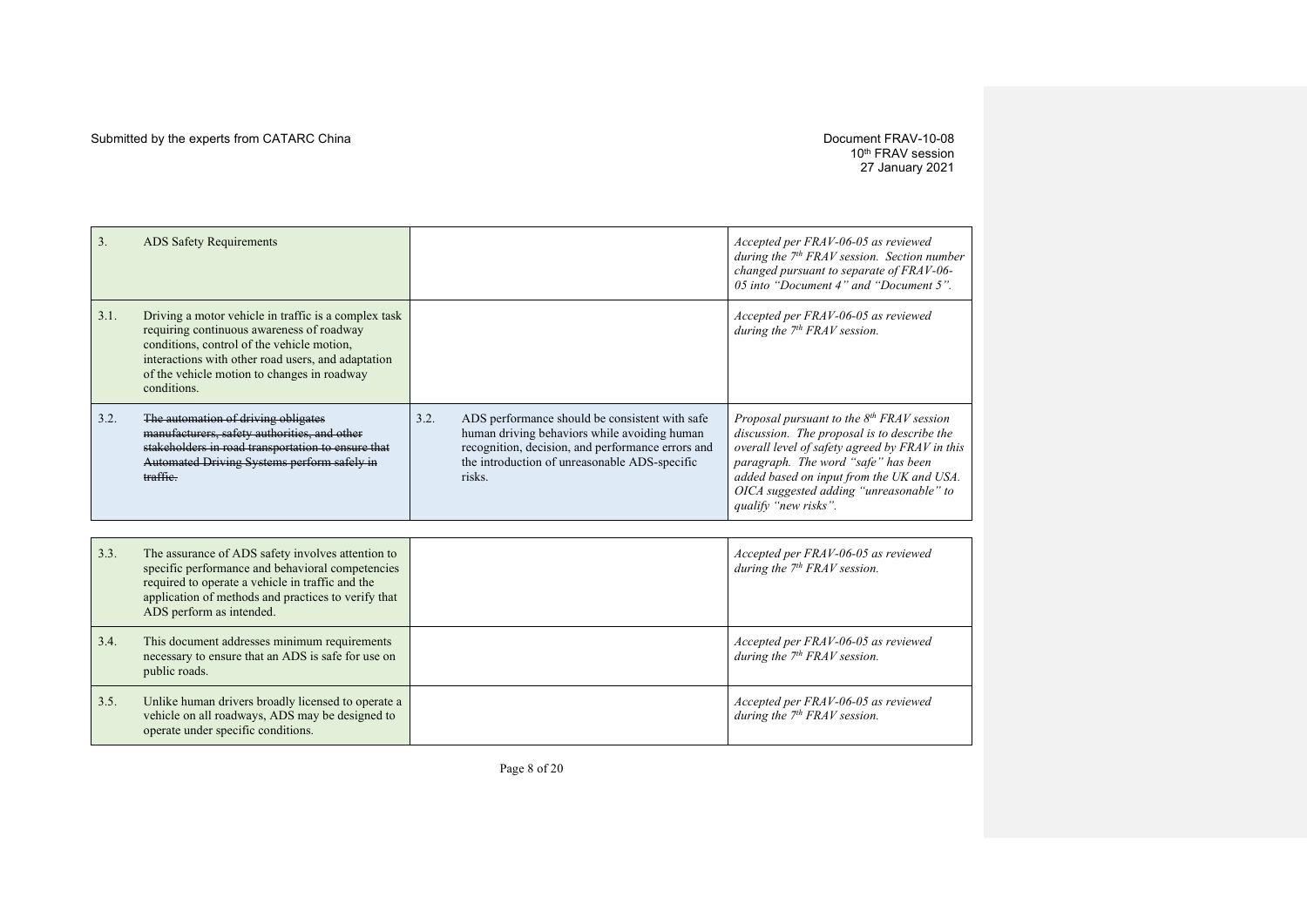# 10th FRAV session 27 January 2021

| 3.6.  | In order to ensure public safety while benefiting<br>from the potential of ADS to reduce crashes,<br>injuries, and deaths (especially related to human<br>driving errors), manufacturers and safety<br>authorities anticipate a prudent and gradual<br>introduction of these technologies.             |      |                                                                                                                                                    | Accepted per FRAV-06-05 as reviewed<br>during the $7th FRAV$ session.                                                         |
|-------|--------------------------------------------------------------------------------------------------------------------------------------------------------------------------------------------------------------------------------------------------------------------------------------------------------|------|----------------------------------------------------------------------------------------------------------------------------------------------------|-------------------------------------------------------------------------------------------------------------------------------|
| 3.7.  | As a result, stakeholders anticipate a wide variety<br>of ADS applications carefully designed to operate<br>within their performance limits.                                                                                                                                                           | 3.7. | As a result, stakeholders anticipate a wide variety<br>of ADS applications carefully designed to operate<br>within their performance capabilities. | "Limits" replaced with "capabilities" per<br>the $7th FRAV$ session discussion to avoid<br>confusion with limit requirements. |
| 3.8.  | This document describes requirements designed to<br>ensure that ADS perform safely on public<br>roadways.                                                                                                                                                                                              |      |                                                                                                                                                    | Accepted per FRAV-06-05 as reviewed<br>during the $7th FRAV$ session.                                                         |
| 3.9.  | The safety requirements address ADS in two ways.<br>The document first defines conditions that may<br>describe or limit the use of an ADS based on the<br>manufacturer's assessment of its capabilities. The<br>document then describes minimum performance<br>requirements to ensure safe use of ADS. |      |                                                                                                                                                    | Accepted per FRAV-06-05 as reviewed<br>during the $7th FRAV$ session.                                                         |
| 3.10. | The performance requirements apply to ADS<br>regardless of their individual configurations. The<br>definition of conditions that may impact<br>performance requires manufacturers to fully<br>describe the intended uses and limitations of an<br>individual ADS.                                      |      |                                                                                                                                                    | Accepted per FRAV-06-05 as reviewed<br>during the $7th FRAV$ session.                                                         |
| 3.11. | In combination, the ADS descriptions and the<br>ADS performance requirements ensure that each<br>ADS can be assessed for safe operation.                                                                                                                                                               |      |                                                                                                                                                    | Accepted per FRAV-06-05 as reviewed<br>during the $7th FRAV$ session.                                                         |

Page 9 of 20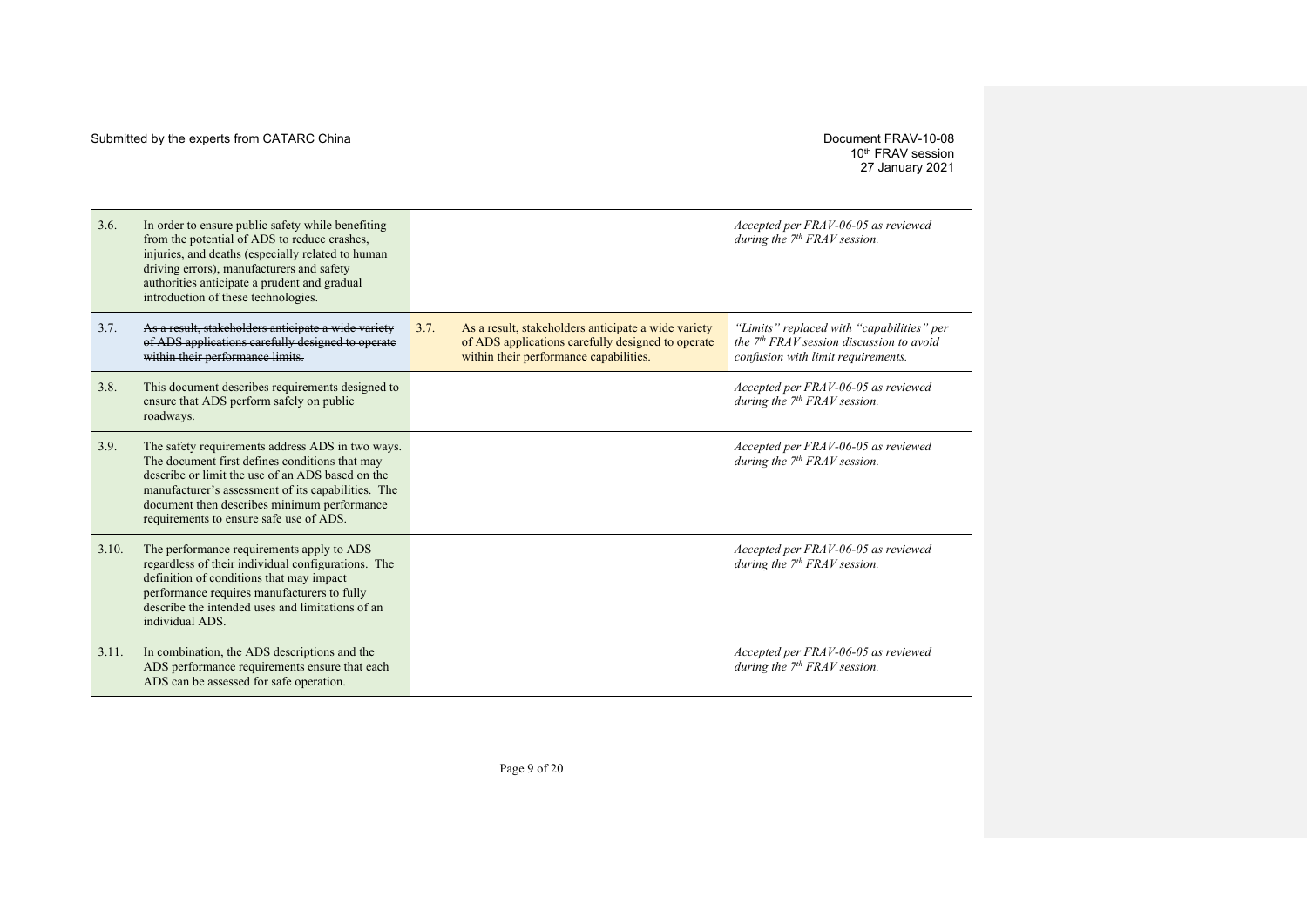# 10th FRAV session 27 January 2021

| 3.12.   | These safety requirements for ADS descriptions<br>and performance are designed to enable the<br>validation of ADS safety prior to their introduction<br>on the market.                                                                                                                                                                                                                                                                                                                                                                          |         |                                                                                                                                                                                                                                                                                                                                                                                                                                                                                                                                               | Accepted per FRAV-06-05 as reviewed<br>during the $7th FRAV$ session.                                                                                                                                                                                                 |
|---------|-------------------------------------------------------------------------------------------------------------------------------------------------------------------------------------------------------------------------------------------------------------------------------------------------------------------------------------------------------------------------------------------------------------------------------------------------------------------------------------------------------------------------------------------------|---------|-----------------------------------------------------------------------------------------------------------------------------------------------------------------------------------------------------------------------------------------------------------------------------------------------------------------------------------------------------------------------------------------------------------------------------------------------------------------------------------------------------------------------------------------------|-----------------------------------------------------------------------------------------------------------------------------------------------------------------------------------------------------------------------------------------------------------------------|
| 3.13.   | The safety of an ADS may be considered from five<br>fundamental perspectives:<br>ADS should drive safely.<br>ADS should interact safely with the user.<br>ADS should manage safety-critical situations.<br>ADS should safely manage failure modes.<br>ADS should maintain a safe operational state.                                                                                                                                                                                                                                             |         |                                                                                                                                                                                                                                                                                                                                                                                                                                                                                                                                               | The initial points were accepted per FRAV-<br>06-05 as reviewed during the $7th FRAV$<br>session. The proposal is to expand the text to<br>provide additional context for understanding<br>the scope and purpose of requirements to be<br>elaborated under each item. |
| 4.13.1. | <i>The ADS should drive safely.</i> In performing the<br>entire DDT, the ADS assumes the role of the<br>vehicle driver. Under this perspective, the ADS<br>should fulfill the same maxims taught to human<br>drivers such as to respect traffic rules, to share the<br>road, to signal intentions, and to expect the<br><b>unexpected.</b> The performance requirements<br>should ensure ADS driving behaviors consistent<br>with good driving practices, including aspects that<br>may be specific to the ADS as the driver of the<br>vehicle. | 4.13.1. | The ADS should drive safely. In performing the<br>entire DDT, the ADS assumes the role of the<br>vehicle driver. Under this perspective, the ADS<br>should fulfill the same maxims taught to human<br>drivers such as to respect traffic rules, to share<br>the road, to signal intentions, and to expect<br>unusual driving situations. The performance<br>requirements should ensure ADS driving<br>behaviors consistent with good driving practices,<br>including aspects that may be specific to the<br>ADS as the driver of the vehicle. | Per SAE FRAV-09-06.                                                                                                                                                                                                                                                   |

Page 10 of 20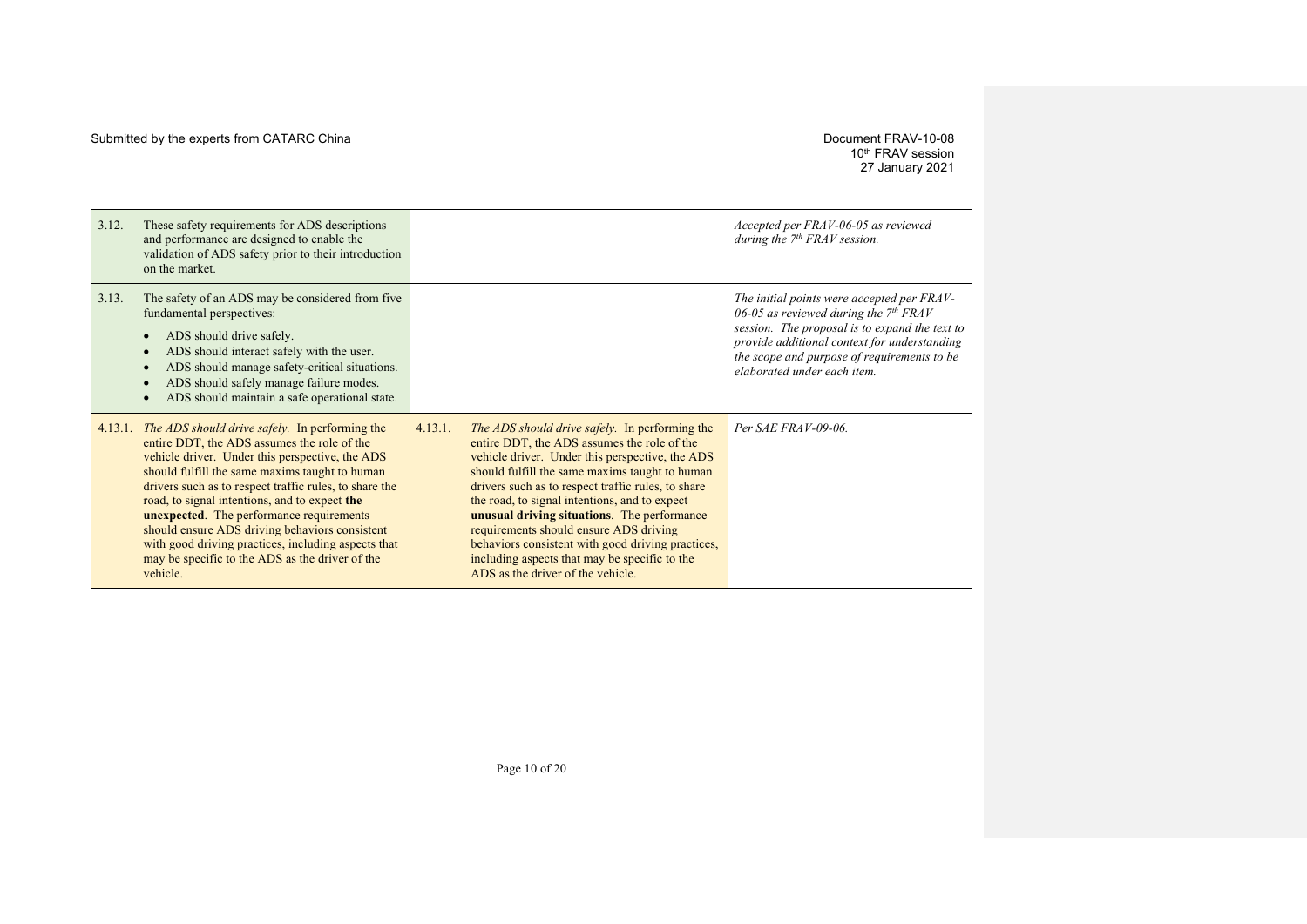## 10th FRAV session 27 January 2021

| 3.13.2. The ADS should interact safely with the user.                                                                                                                                                                                                                                                                                                                                                                                                                                                                      | 4.13.2.   | The ADS should interact safely with the user.<br>ADS are intended for human use. ADS safety<br>requirements should ensure accurate user<br>understanding of the ADS (capabilities and<br>limitations), user appreciation of her or his roles<br>and responsibilities, and the safety of transitions<br>of control between the ADS and the user.                                                                                                                                                             | This text is based on the proposal of the<br>Netherlands (with input from Leeds<br>University and Canada) in FRAV-08-10.<br>The proposed text has been modified for<br>clarity and textual consistency. |
|----------------------------------------------------------------------------------------------------------------------------------------------------------------------------------------------------------------------------------------------------------------------------------------------------------------------------------------------------------------------------------------------------------------------------------------------------------------------------------------------------------------------------|-----------|-------------------------------------------------------------------------------------------------------------------------------------------------------------------------------------------------------------------------------------------------------------------------------------------------------------------------------------------------------------------------------------------------------------------------------------------------------------------------------------------------------------|---------------------------------------------------------------------------------------------------------------------------------------------------------------------------------------------------------|
|                                                                                                                                                                                                                                                                                                                                                                                                                                                                                                                            |           | 4.13.2.1. ADS users do not correspond to a uniform<br>profile but exhibit diverse characteristics across a<br>spectrum of behaviors (abilities, limitations,<br>understanding, experience, alertness, etc.). To<br>understand the ADS, each user forms a mental<br>model of its operation and use. One of the<br>challenges is to safely accommodate the full<br>spectrum of ADS users in order to ensure<br>predictable interactions and a more error-tolerant<br>system.                                  |                                                                                                                                                                                                         |
| Commonality across user interfaces and system<br>4.13.2.2.<br>responses, including in transitions of control,<br>enables users to form reliable mental models<br>applicable to any ADS. This commonality<br>curtails learning curves and promotes correct<br>ADS use (while also facilitating user education).<br>As with today's vehicle controls, the users'<br>mental models based on such commonality<br>enable correct understanding of any ADS<br>without a need to learn a new model for each<br>ADS configuration. | 4.13.2.2. | Commonality across user interfaces and system<br>responses, including in transfers of control,<br>enables users to form reliable mental models<br>applicable to any ADS. This commonality<br>curtails learning curves and promotes correct<br>ADS use (while also facilitating user education).<br>As with today's vehicle controls, the users'<br>mental models based on such commonality<br>enable correct understanding of any ADS<br>without a need to learn a new model for each<br>ADS configuration. | Substitution of "transfers" per SAE FRAV-<br>$09 - 06$                                                                                                                                                  |

Page 11 of 20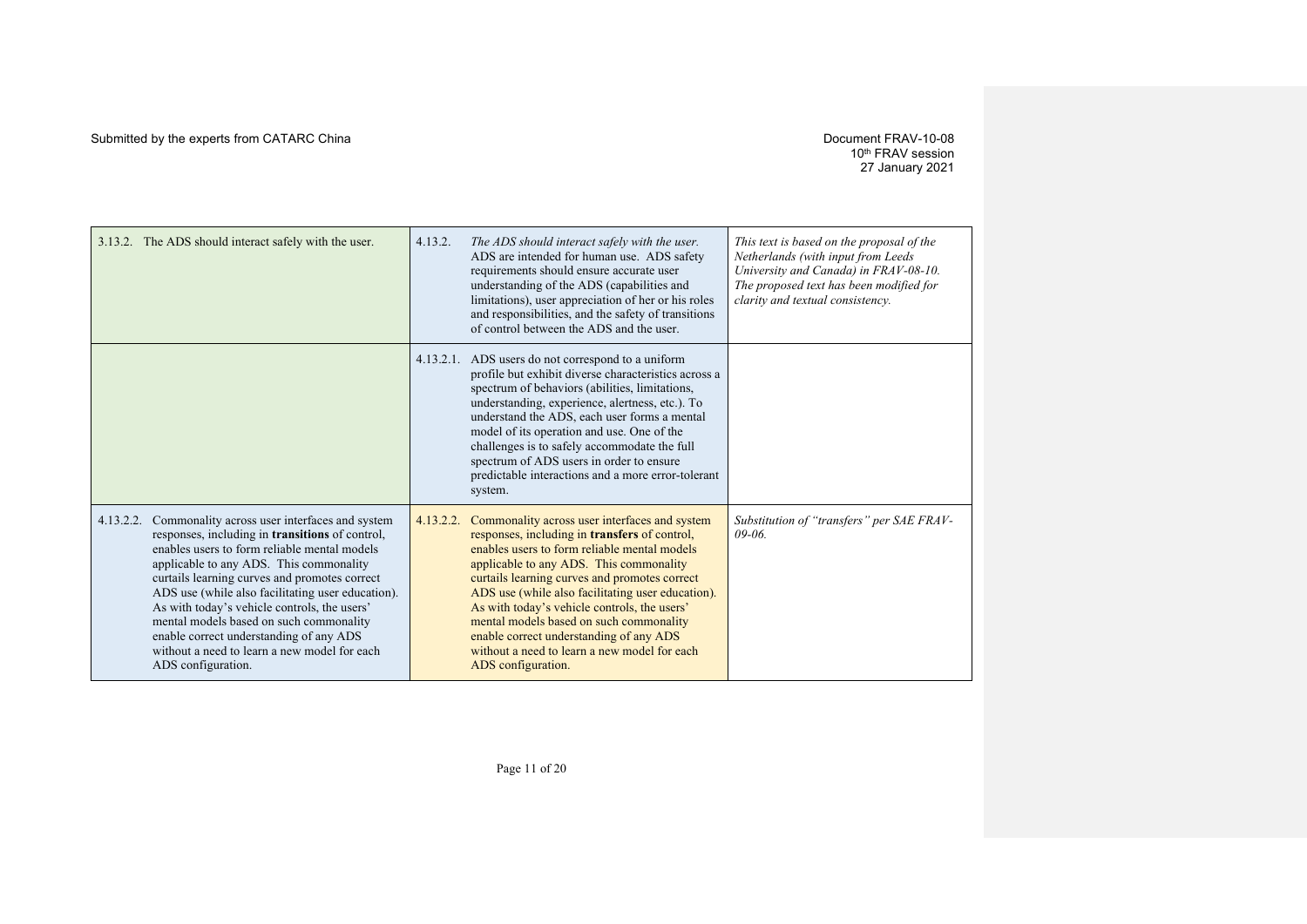## 10th FRAV session 27 January 2021

|                                                           | 4.13.2.3. ADS use involves interactions including, but not<br>necessarily limited to communication of<br>information and transitions of vehicle control. In<br>order to fulfill his/her roles, the user should have<br>information about the ADS status, its operation,<br>its intentions and the expected user<br>responsibilities. Transitions of control may<br>occur under diverse conditions involving<br>different degrees of cooperation and possible<br>fallback options to ensure safety. The user<br>interface needs to ensure proper user inputs and<br>feedback to facilitate correct use of the ADS and<br>safeguard against misuse or user error.                                                                                                                                                                        |                                                                                                                                                                                                                                                                                                                                                                                                                                                                                                                                                                                                                                                                                                                                                          |
|-----------------------------------------------------------|----------------------------------------------------------------------------------------------------------------------------------------------------------------------------------------------------------------------------------------------------------------------------------------------------------------------------------------------------------------------------------------------------------------------------------------------------------------------------------------------------------------------------------------------------------------------------------------------------------------------------------------------------------------------------------------------------------------------------------------------------------------------------------------------------------------------------------------|----------------------------------------------------------------------------------------------------------------------------------------------------------------------------------------------------------------------------------------------------------------------------------------------------------------------------------------------------------------------------------------------------------------------------------------------------------------------------------------------------------------------------------------------------------------------------------------------------------------------------------------------------------------------------------------------------------------------------------------------------------|
| 3.13.3. The ADS should manage safety-critical situations. | 4.13.3. The ADS should manage safety-critical situations.<br>Driving involves the assessment of risks and<br>responses to those risks, often involving degrees of<br>uncertainty. A driver cannot control the actions of<br>other road users or the conditions of the road<br>environment. Situations may arise that require a<br>driver to take evasive action. An unexpected<br>condition may require a period of ADS and user<br>cooperation or mutual support to complete a<br>transition of control. A fallback-ready user may<br>be unavailable. The ADS vehicle may be subject<br>to a collision caused by another road user. While<br>performing the DDT (or even part of the DDT<br>during a transition of control), the ADS should<br>manage responses to such safety-critical<br>conditions to avoid and/or mitigate risks. | Per SAE FRAV-09-06, the highlighted<br>sentence raises an issue regarding the<br>distinction between ADS and ADAS. Under<br>a situation where the ADS is no longer in full<br>control of the vehicle, the ADS is no longer<br>functioning as an ADS (i.e., Level $3+$<br>performing the entire DDT). Arguably, the<br>human driver is now in control, assisted by<br>certain capabilities provided by the ADS. In<br>this sense, the system is in a degraded level<br>of performance and operating as an ADAS.<br>Given issues raised in transfers of control,<br>the comment suggests that FRAV may wish to<br>consider the possibility of degraded ADS<br>operational states where the human user is in<br>control, assisted by certain ADS functions. |

Page 12 of 20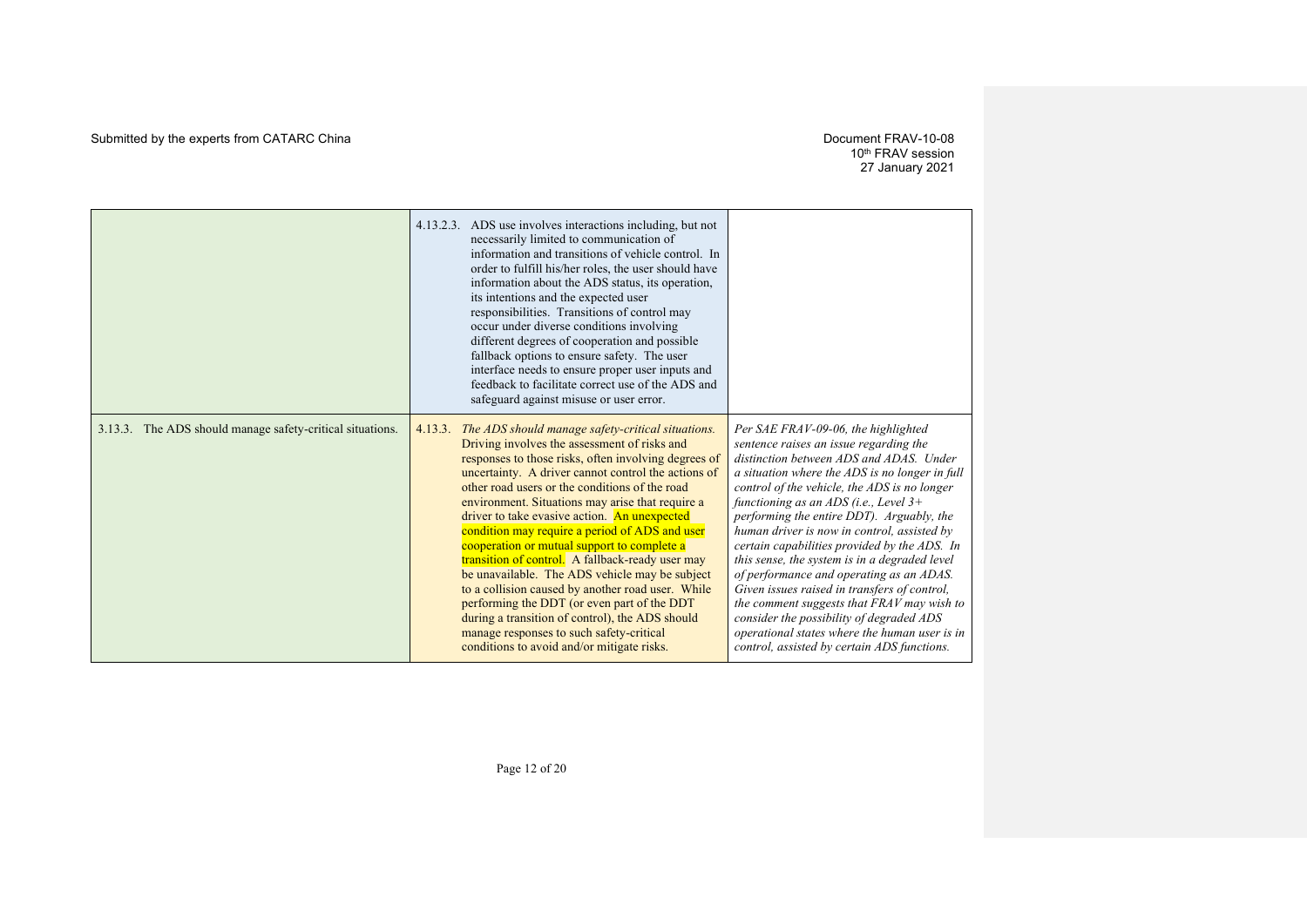10th FRAV session 27 January 2021

| 4.13.4. | The ADS should safely manage failure modes. A<br>condition, such as an internal malfunction or<br>damage to a component, may render an ADS<br>operationally unsafe. The ADS should detect and<br>respond to such conditions. ADS may also have<br>diverse strategies and capabilities to safely permit<br>continued operation in the presence of a failure.<br>This perspective aims to ensure that failures<br>specific to the functioning of ADS hardware and |        | 4.13.4. The ADS should safely manage failure modes. A<br>condition, such as an internal malfunction, damage<br>to a component, or the failure of a vehicle system<br>on which ADS performance relies, may render<br>an ADS operationally unsafe. The ADS should<br>detect and respond to such conditions. ADS may<br>also have diverse strategies and capabilities to<br>safely permit continued operation in the presence<br>of a failure. This perspective aims to ensure that                                                                                                                                                                                      | Revision per SAE FRAV-09-06. |
|---------|-----------------------------------------------------------------------------------------------------------------------------------------------------------------------------------------------------------------------------------------------------------------------------------------------------------------------------------------------------------------------------------------------------------------------------------------------------------------|--------|-----------------------------------------------------------------------------------------------------------------------------------------------------------------------------------------------------------------------------------------------------------------------------------------------------------------------------------------------------------------------------------------------------------------------------------------------------------------------------------------------------------------------------------------------------------------------------------------------------------------------------------------------------------------------|------------------------------|
|         | software do not result in unreasonable risks to<br>safety.                                                                                                                                                                                                                                                                                                                                                                                                      |        | failures specific to the functioning of ADS<br>hardware and software do not result in<br>unreasonable risks to safety.                                                                                                                                                                                                                                                                                                                                                                                                                                                                                                                                                |                              |
| 3.13.5  | The ADS should maintain a safe operational state.                                                                                                                                                                                                                                                                                                                                                                                                               | 4.13.5 | The ADS should maintain a safe operational state.<br>As a software-driven system, an ADS may be<br>impacted for better or for worse by the evolution<br>of technologies. Motor vehicles may remain in<br>use for two decades or more which requires<br>attention to ensure that the ADS remains<br>operationally safe throughout the useful life of the<br>vehicle. This perspective aims to address ADS<br>responses to external factors that may arise during<br>the useful life of the ADS vehicle, including<br>verification of its operational state pursuant to a<br>collision, vulnerabilities that may arise with<br>technological changes, and obsolescence. |                              |

Page 13 of 20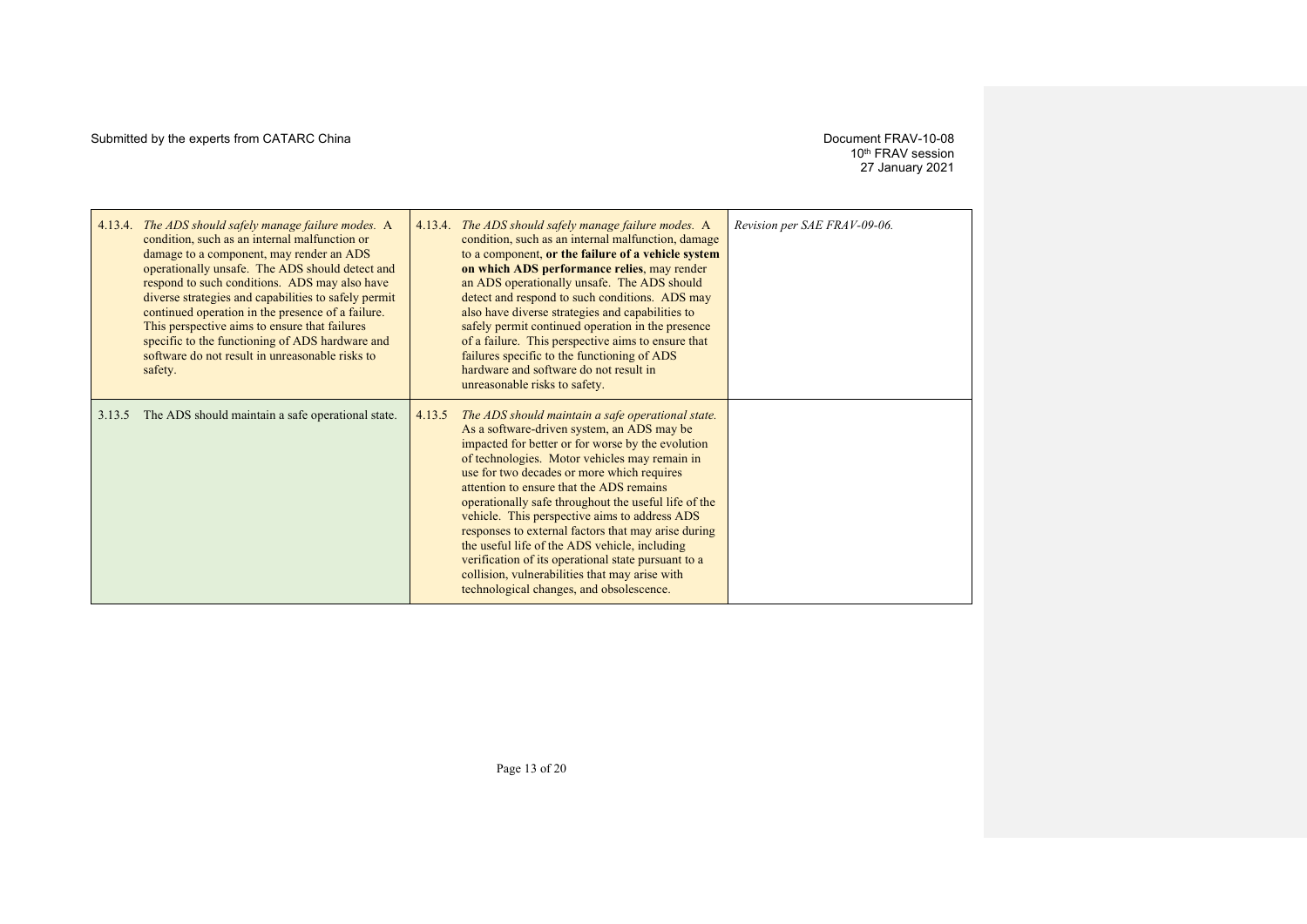10th FRAV session 27 January 2021

| <b>Operational Design Domain (ODD)</b><br>4. |                                                                                                                                                                                                 |                                                                                                                                                                                                                                                                                                                                                  |
|----------------------------------------------|-------------------------------------------------------------------------------------------------------------------------------------------------------------------------------------------------|--------------------------------------------------------------------------------------------------------------------------------------------------------------------------------------------------------------------------------------------------------------------------------------------------------------------------------------------------|
| 4.1.                                         | This chapter concerns the description of an<br>Operational Design Domain (ODD).                                                                                                                 |                                                                                                                                                                                                                                                                                                                                                  |
| 4.2.                                         | For the assessment of vehicle safety, the vehicle<br>manufacturer should describe the ODD of each<br>ADS feature available on the vehicle in accordance<br>with the provisions of this chapter. |                                                                                                                                                                                                                                                                                                                                                  |
| 4.3.                                         | The purpose of an ODD description is to inform<br>determinations on the requirements and scenarios<br>applicable to an ADS feature.                                                             |                                                                                                                                                                                                                                                                                                                                                  |
| 5.4.                                         | The ODD description shall include (at a<br>minimum):                                                                                                                                            | FRAV has agreed to consider requirements<br>for the content of an ODD description during<br>the course of drafting proposals for<br>functional requirements. As noted above, the<br>ODD description should be aligned with the<br>requirements in a manner that facilitates<br>decisions on which requirements are<br>applicable to a given ADS. |
| 5.4.1.                                       | Roadway types [Road conditions]<br>(motorways/expressways, general roads, number<br>of lanes, existence of lane marks, roads dedicated<br>to automated driving vehicles, etc.)]                 | Not addressed in this document.                                                                                                                                                                                                                                                                                                                  |
| 5.4.2.                                       | Geographic area [Geographical area (urban and<br>mountainous areas, geofence setting, etc.)]                                                                                                    | Not addressed in this document.                                                                                                                                                                                                                                                                                                                  |

Page 14 of 20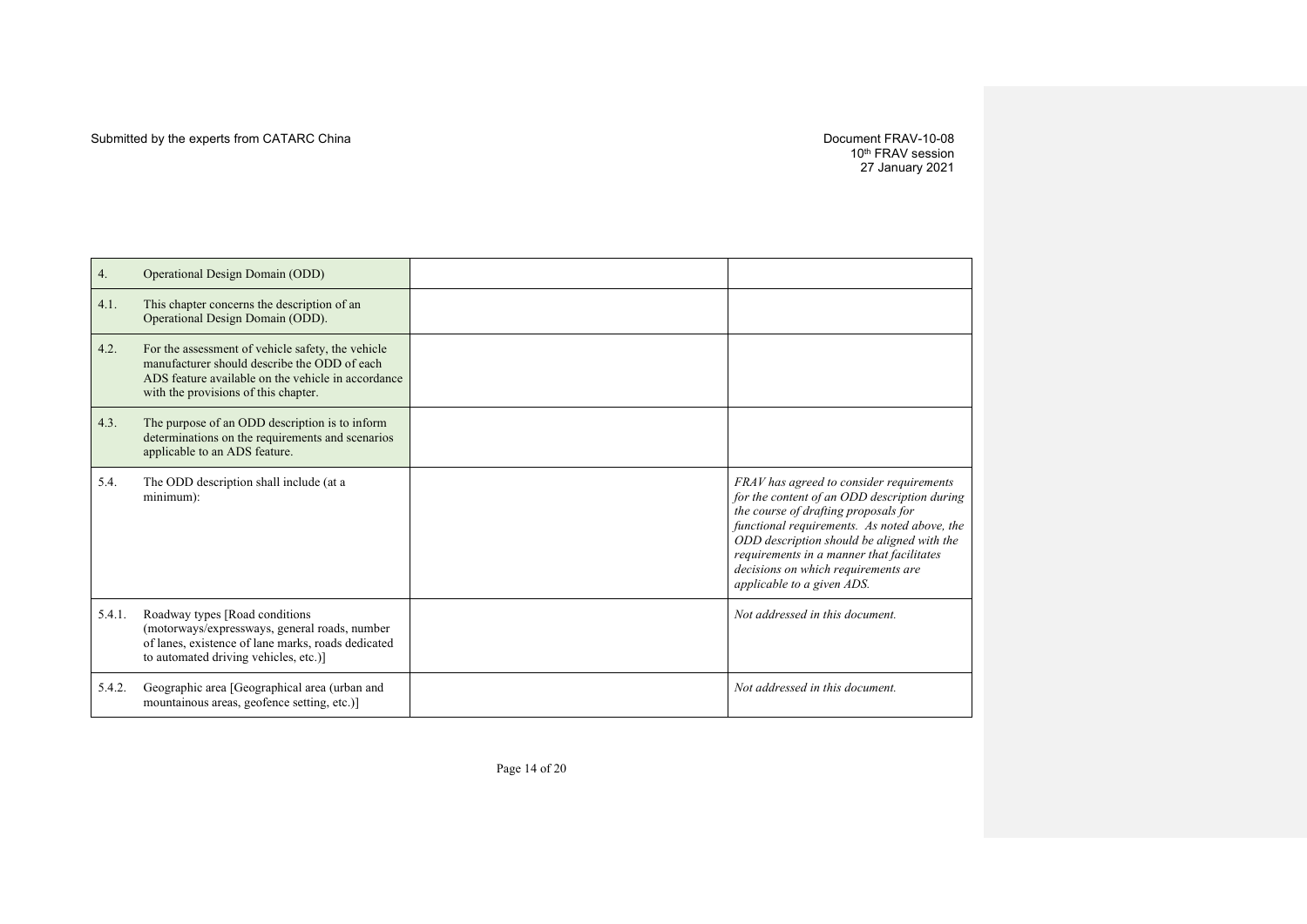10th FRAV session 27 January 2021

| 5.4.3. | Speed range                                                                                                                             | Not addressed in this document.                                                                                                                                                                                                                                                                                                                                                                                                                                                                                                                                                                                                                                                                                    |
|--------|-----------------------------------------------------------------------------------------------------------------------------------------|--------------------------------------------------------------------------------------------------------------------------------------------------------------------------------------------------------------------------------------------------------------------------------------------------------------------------------------------------------------------------------------------------------------------------------------------------------------------------------------------------------------------------------------------------------------------------------------------------------------------------------------------------------------------------------------------------------------------|
| 5.4.4. | Environmental conditions [Environmental<br>conditions (weather, night-time limitations, etc.)]                                          | Not addressed in this document.                                                                                                                                                                                                                                                                                                                                                                                                                                                                                                                                                                                                                                                                                    |
| 5.4.5. | V2X dependencies (e.g., dependence on<br>connectivity and availability of vehicle,<br>infrastructure or other external sources of data) | Not addressed in this document.                                                                                                                                                                                                                                                                                                                                                                                                                                                                                                                                                                                                                                                                                    |
| 5.4.6. | Other constraints [Other conditions that must be<br>fulfilled for the safe operation of the ADS.]                                       | Not addressed in this document. FRAV notes<br>the proposal from China to define "ODC" as<br>a broader level of design constraints than<br>covered by ODD. FRAV has agreed in<br>principle that ODD refers to ambient<br>conditions (i.e., conditions surrounding the<br>vehicle). FRAV has agreed that other design<br>constraints (such as reliance on the user to<br>fulfill safety-critical roles outside the ADS<br>capabilities) may be relevant to<br>manufacturer descriptions of an ADS. FRAV<br>has agreed to further consider the structure<br>and content of this chapter once the group<br>has a better understanding and consensus on<br>the items that should be covered by the ADS<br>descriptions. |

Page 15 of 20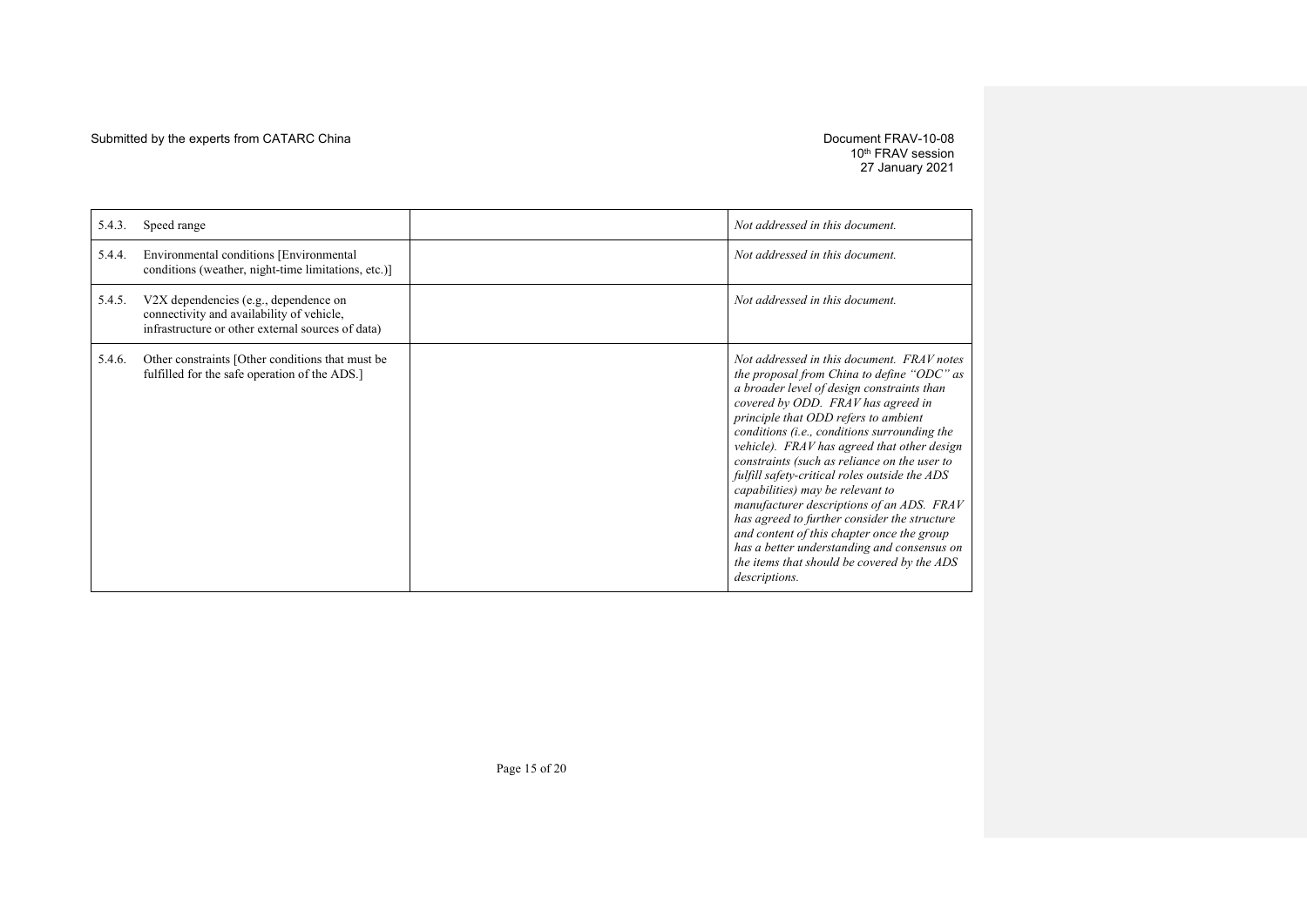#### Submitted by the experts from CATARC China  $D$  Document FRAV-10-08

10th FRAV session 27 January 2021

*The following section integrates the discussion topics identified by FRAV thus far. These are not safety requirements; they are topics identified for further discussion towards defining eventual safety requirements. FRAV expects substantial changes to the contents as its work advances.*

| 5.                      | ADS Performance Requirements                                                                                | Currently 40 subtopics under the five<br>starting points. |                                                                                                                                                                   |
|-------------------------|-------------------------------------------------------------------------------------------------------------|-----------------------------------------------------------|-------------------------------------------------------------------------------------------------------------------------------------------------------------------|
| 5.1.                    | The ADS should drive safely.                                                                                |                                                           |                                                                                                                                                                   |
| 5.1.1.<br>Driving Task. | The ADS should perform the entire Dynamic                                                                   |                                                           |                                                                                                                                                                   |
|                         | 5.1.1.1. The ADS should control the longitudinal and<br>lateral motion of the vehicle.                      |                                                           | <b>Commented [YY1]: Proposal:</b><br>The ADS should control the longitudina                                                                                       |
|                         | 5.1.1.2. The ADS should recognize the ODD conditions<br>and boundaries of the ODD of its feature(s).        |                                                           | motion simultaneously of the vehicle.                                                                                                                             |
|                         | 5.1.1.3. The ADS should detect, recognize, classify, and<br>prepare to respond to objects and events in the |                                                           | <b>Commented [YY2]: Proposal:</b><br>The ADS should recognize the ODDs co<br>boundaries of the ODDs.                                                              |
|                         | traffic environment.                                                                                        |                                                           | <b>Commented [YY3]: Proposal:</b><br>Exchange 5.1.1.1 and 5.1.1.3                                                                                                 |
| 5.1.2.                  | The ADS should respect traffic rules.                                                                       |                                                           | <b>Commented [YY4]: Proposal:</b>                                                                                                                                 |
| 5.1.3.<br>users.        | The ADS should interact safely with other road                                                              |                                                           | The ADS should respect local traffic rul<br>regulations.<br>Take traffic laws' difference between r<br>into consideration.                                        |
| 5.1.4.                  | The ADS should adapt its behavior in line with                                                              |                                                           |                                                                                                                                                                   |
| safety risks.<br>5.1.5. | The ADS should adapt its behavior to the<br>surrounding traffic conditions.                                 |                                                           | <b>Commented [YY5]: Proposal:</b><br>The ADS should ensure its behavior bet<br>average expectation of proficient hum<br>to in line with safety risks. (above avg) |

The ADS should control the longitudinal and lateral motion simultaneously of the vehicle. **Commented [YY2]:** Proposal: The ADS should recognize the ODDs conditions and boundaries of the ODDs. **Commented [YY3]:** Proposal: hange 5.1.1.1 and 5.1.1.3 **Commented [YY4]:** Proposal: The ADS should respect local traffic rules, laws, and regulations.

Take traffic laws' difference between regions and areas nto consideration.

**Commented [YY5]:** Proposal: The ADS should ensure its behavior better than the verage expectation of proficient human drivers in order

Page 16 of 20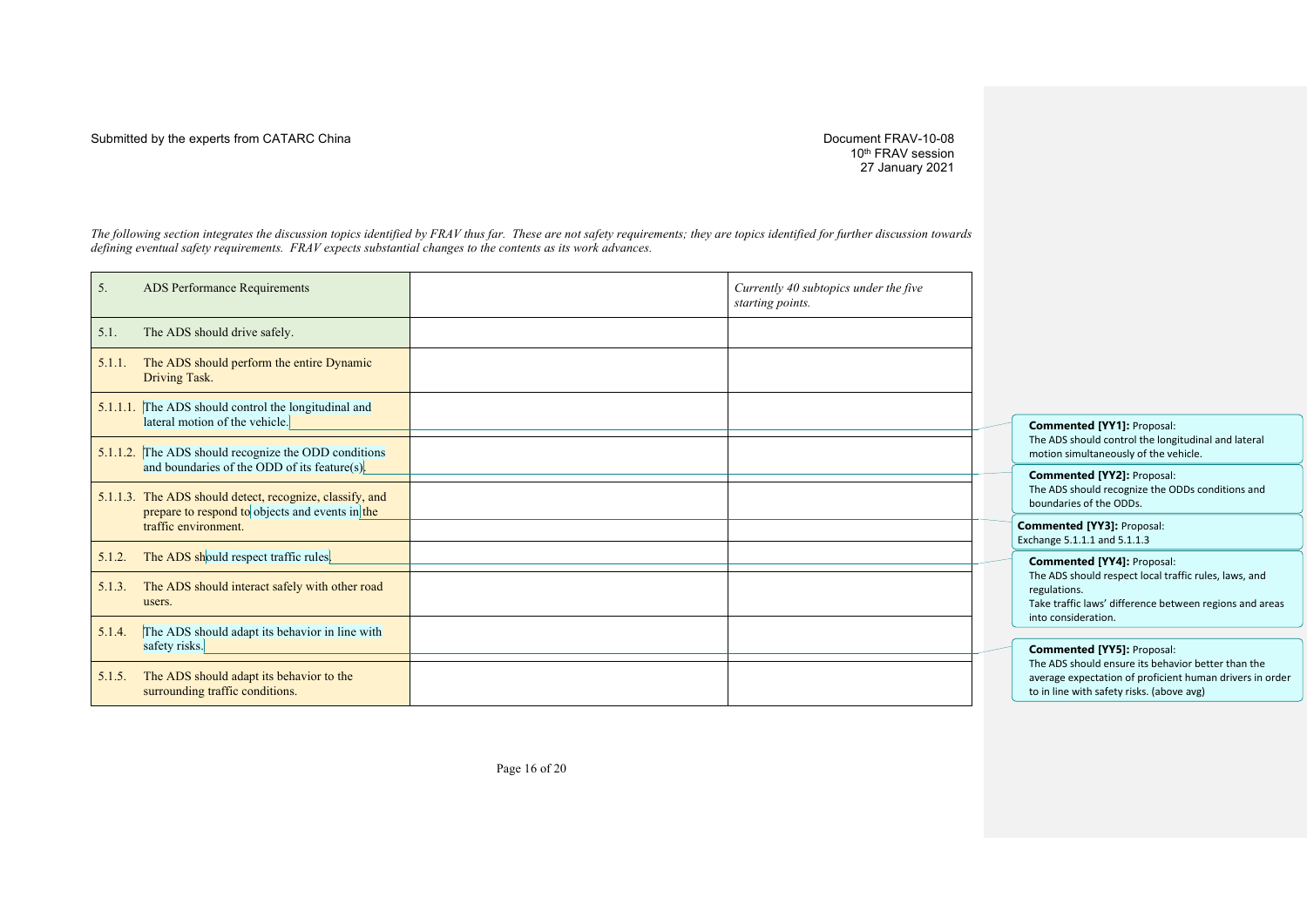#### Submitted by the experts from CATARC China  $D$  Document FRAV-10-08

10<sup>th</sup> FRAV session 27 January 2021

|        | 5.1.5.1. The ADS driving behavior should not disrupt the<br>flow of traffic.                                                       | Proposed by JRC related to the discussions<br>on "string stability". |
|--------|------------------------------------------------------------------------------------------------------------------------------------|----------------------------------------------------------------------|
| 5.1.6. | The ADS behavior should not be the critical factor<br>in the causation of a collision.                                             | $\bullet$                                                            |
| 5.2.   | ADS should interact safely with the user.                                                                                          | Harmonized                                                           |
| 5.2.1. | Activation of an ADS feature should only be<br>possible when the conditions of its ODD have<br>been met.                           |                                                                      |
| 5.2.2. | The ADS should signal when conditions indicate a<br>probable ODD exit.                                                             |                                                                      |
| 5.2.3. | The user should be permitted to override the ADS<br>to assume full control over the vehicle.                                       |                                                                      |
| 5.2.4. | The ADS should safely manage transitions of full<br>control to the user.                                                           |                                                                      |
|        | 5.2.4.1. Prior to a transition of control to the user, the ADS<br>should verify the availability of the user to assume<br>control. |                                                                      |
|        | 5.2.4.2. Pursuant to a transition, the ADS should verify full<br>control of the vehicle by the user prior to<br>deactivation.      |                                                                      |
| 5.2.5. | The ADS should tolerate user input errors.                                                                                         |                                                                      |
| 5.2.6. | The ADS should provide feedback to the user on<br>its operational status.                                                          |                                                                      |

**Commented [YY6]:** Proposal:

The ADS should keep the operation mode aware to users all time along the driving task, include but not limit to Activated\Deactivated\ODD Exit. (4.1.4.1)

#### **Commented [YY7]:** Proposal:

Override should be conditional. 1.The user should be permitted to override the ADS to assume full control over the vehicle according to 5.2.4.1 and 5.2.4.2? 2.The ADS should be capable to distinguish the intended

override signal from override signal by error.

#### **Commented [YY8]:** Proposal:

The ADS should be capable of dealing with user input errors.

Depends on the severity and number of users' error, the ADS should not only tolerate or ignore it.

#### **Commented [YY9]:** Proposal:

Clarify what operational status refer to? (AD mode, manual mode; or normal operation, operation with failure)

Page 17 of 20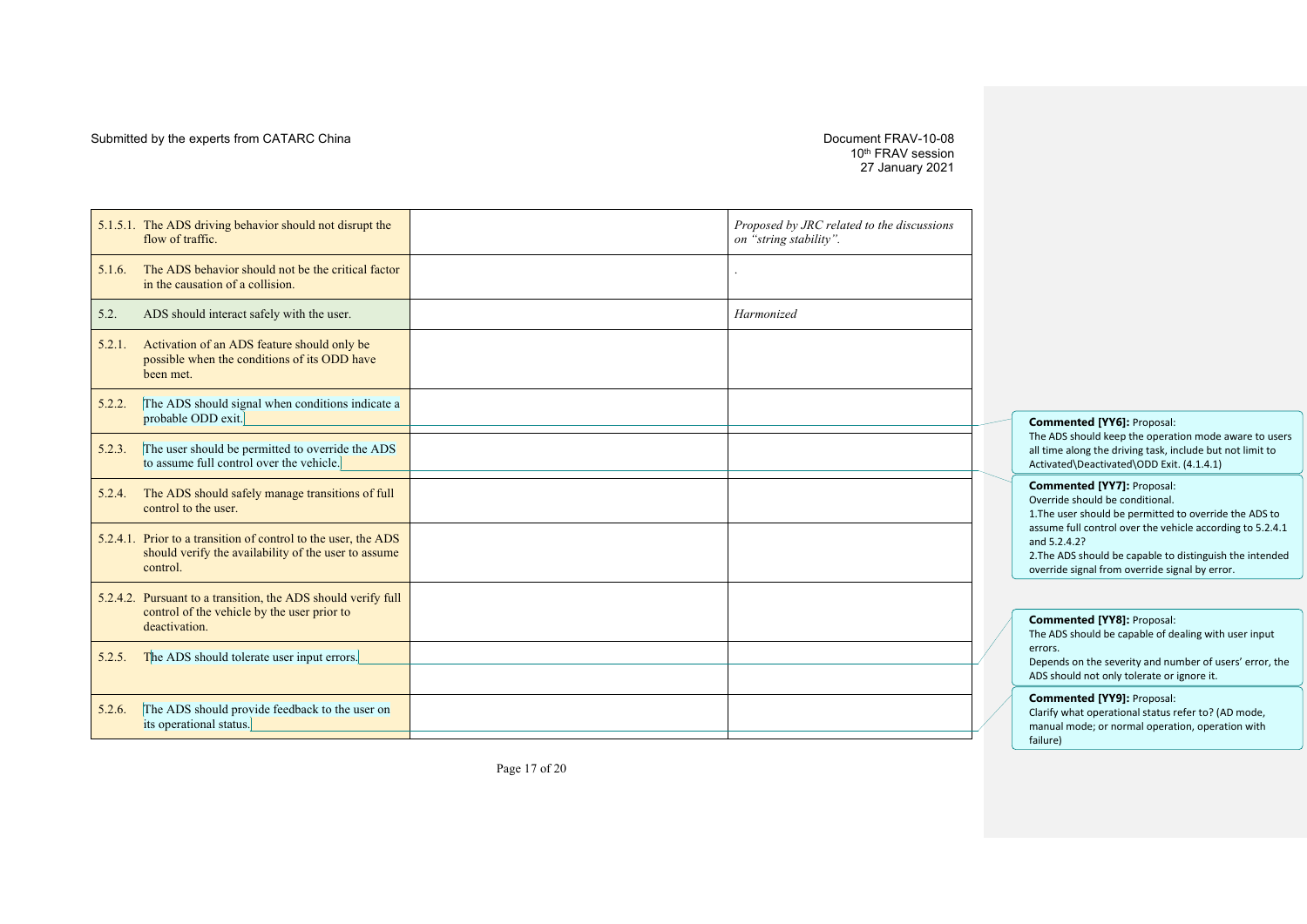10th FRAV session 27 January 2021

| 5.2.7. | The ADS should warn the user of failures to fulfill<br>user roles and responsibilities.                                               |  |
|--------|---------------------------------------------------------------------------------------------------------------------------------------|--|
| 5.2.8. | The user should be provided with information<br>regarding user roles and responsibilities for the<br>safe use of the ADS.             |  |
| 5.3.   | ADS should manage safety-critical situations.                                                                                         |  |
| 5.3.1. | The ADS should recognize and respond to road<br>safety agents.                                                                        |  |
| 5.3.2. | The ADS should mitigate the effects of road<br>hazards.                                                                               |  |
| 5.3.3. | The ADS should execute a safe fallback response<br>as conditions warrant.                                                             |  |
|        | 5.3.3.1. In the absence of a fallback-ready user, the ADS<br>should fall back directly to an MRM.                                     |  |
|        | 5.3.3.2. The ADS should execute an MRM in the event of<br>a failure in the transition of full control to the user.                    |  |
|        | 5.3.3.3. Pursuant to an MRM, the ADS should place the<br>vehicle in a Minimal Risk Condition prior to<br>deactivation.                |  |
|        | 5.3.3.4. The ADS should signal an MRM.                                                                                                |  |
| 5.3.5. | ADS vehicles that may operate without a user-in-<br>charge should provide means for occupant<br>communication with a remote operator. |  |

**Commented [YY10]:** Proposal: How the ADS respond if detect a user override input during MRM?

Page 18 of 20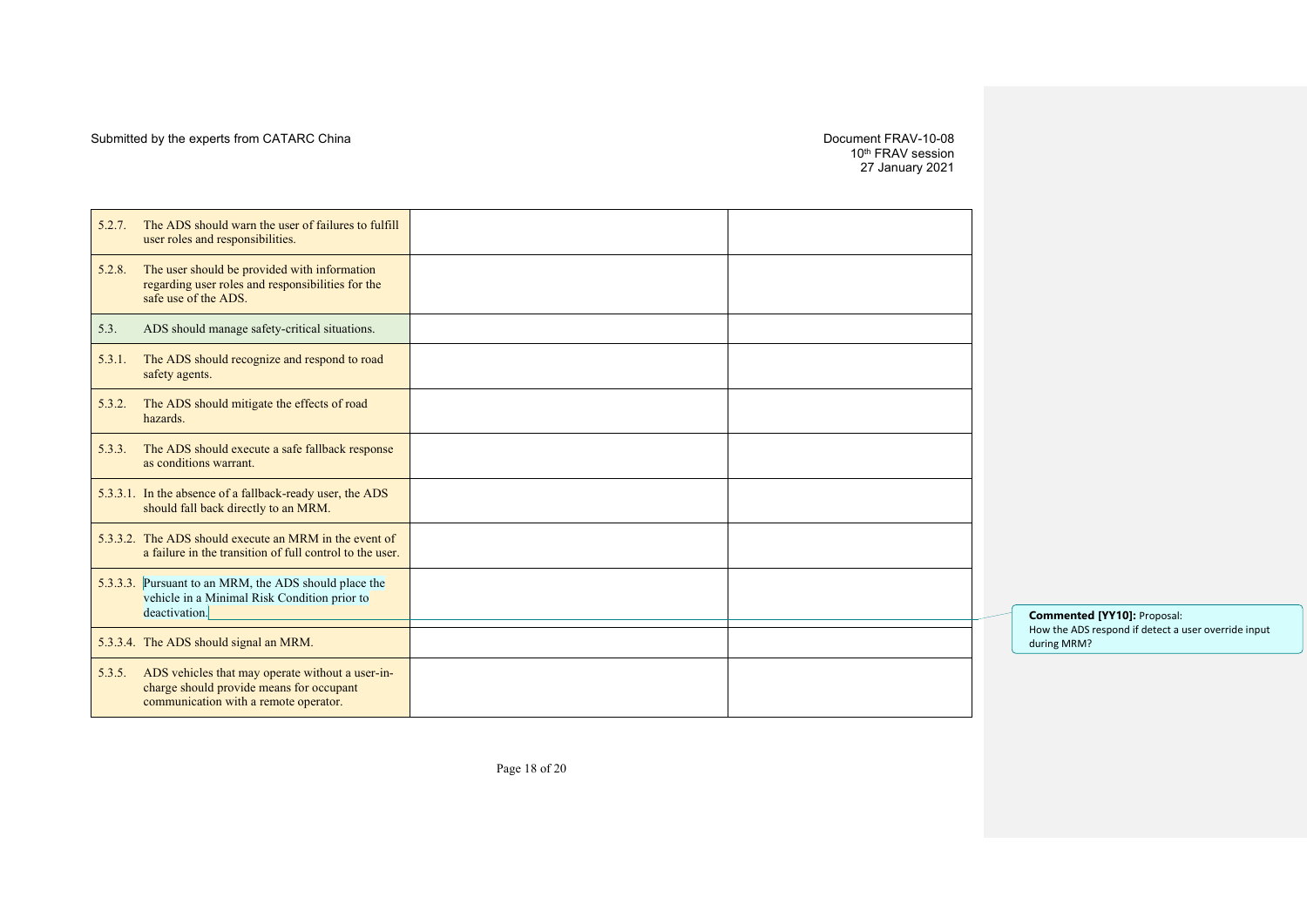## Submitted by the experts from CATARC China

#### -10 - 0 8 10th FRAV session 27 January 2021

| 5.3.6. | The ADS should safely manage short-duration                                                                                                                |  |                                                                                                                                                                                                                                     |
|--------|------------------------------------------------------------------------------------------------------------------------------------------------------------|--|-------------------------------------------------------------------------------------------------------------------------------------------------------------------------------------------------------------------------------------|
|        | transitions between ODD.                                                                                                                                   |  | <b>Commented [YY11]:</b> Short duration is not acceptable,<br>unless we could give some clear definitions about:                                                                                                                    |
| 5.3.7. | Upon completion of an MRM, the user may be<br>permitted to assume control of the vehicle.                                                                  |  | 1. How long a short duration should be?<br>2.In principle, ADS must transfer its control to users when<br>ODD exit:                                                                                                                 |
| 5.3.8. | Pursuant to a collision, the ADS should stop the<br>vehicle and deactivate.                                                                                |  | 3.IF there happen an accident during this duration, who<br>should be responsible of it? (ADS/user)<br>According to the above, we suggest to delete sec 5.3.6.                                                                       |
| 5.4.   | ADS should safely manage failure modes.                                                                                                                    |  | <b>Commented [YY12]: PLS clarify the relationship</b>                                                                                                                                                                               |
| 5.4.1. | The ADS should detect system malfunctions and<br>abnormalities.                                                                                            |  | between Sec 5.4 and Sec 5.3 critical situation (In our<br>opinion, safely manage failure mode is closely connected<br>with safety critical situations, namely it should be<br>categorized as a subtopic under section 5.3)          |
| 5.4.2. | The ADS should execute a safe fallback response<br>upon detection of a failure that compromises<br>performance of the DDT.                                 |  | <b>Commented [YY13]: Proposal:</b><br>The ADS should detect system malfunctions and<br>abnormalities, and evaluate system's ability to fulfill the                                                                                  |
| 5.4.3. | Provided a failure does not compromise ADS<br>performance of the entire DDT, the ADS should<br>respond safely to the presence of a fault in the<br>system. |  | entire DDT. (4.1.3.1)                                                                                                                                                                                                               |
| 5.4.4. | The ADS should signal faults and resulting<br>operational status.                                                                                          |  |                                                                                                                                                                                                                                     |
| 5.5.   | ADS should ensure a safe operational state.                                                                                                                |  | <b>Commented [YY14]:</b> Subtopics listed in Section 5.5                                                                                                                                                                            |
| 5.5.1. | The ADS should be permanently disabled in the<br>event of obsolescence.                                                                                    |  | emphasize the means to ensure the safe operational<br>state, while it is not explicitly stated from the name of<br>topic 5.5. It is recommended to highlight the means<br>to use during the full operational life cycle in topic5.5 |
| 5.5.2. | Pursuant to a collision and/or a failure detected in<br>DDT-related functions, ADS activation should not                                                   |  |                                                                                                                                                                                                                                     |

Page 19 of 20